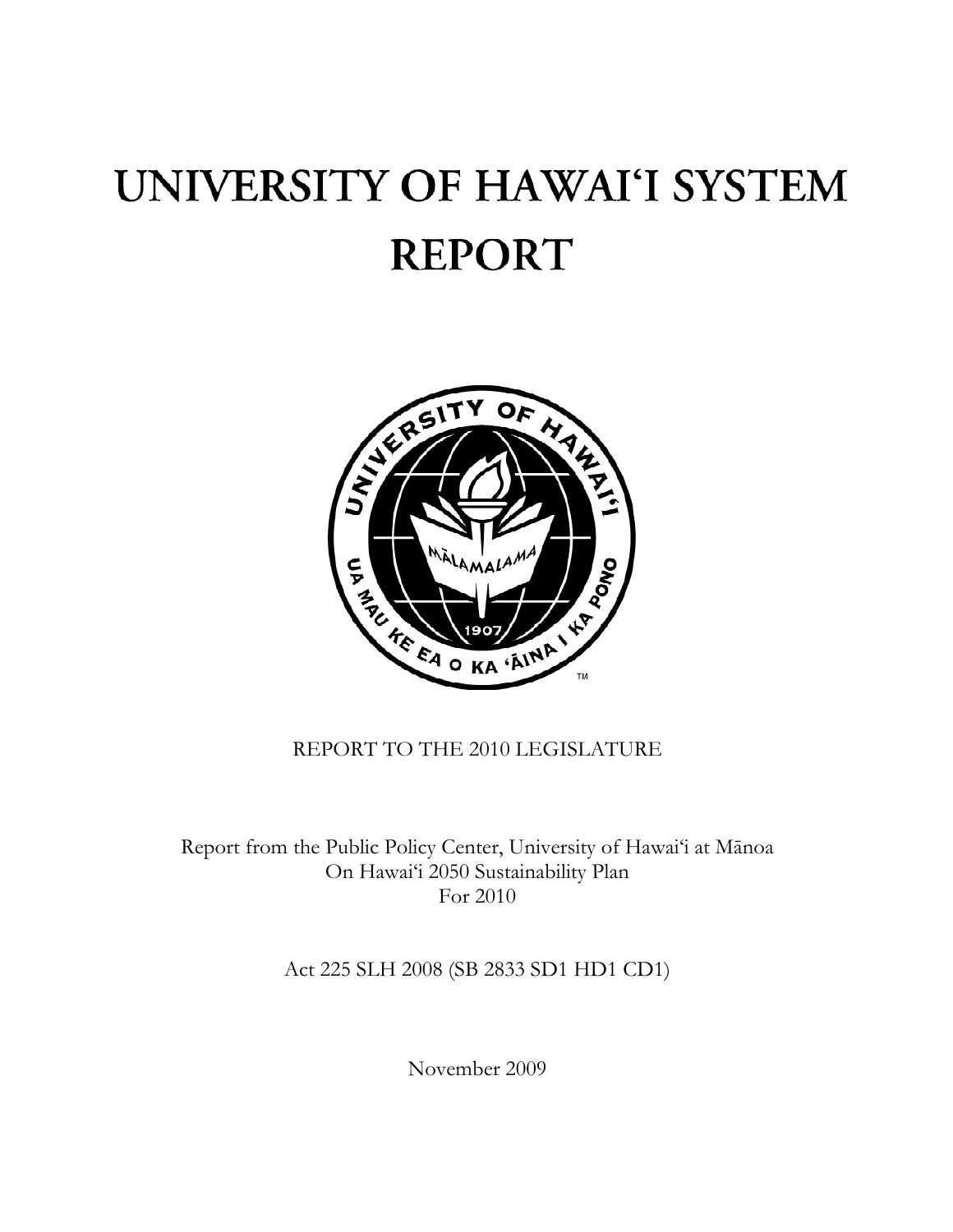Report in Response to Act 225, 2008 Session Laws of Hawai'i Relating to Sustainability

Prepared by the Social Sciences Public Policy Center University of Hawai'i at Manoa

December 2009

## **REPORT OUTLINE**

Executive Summary

- I. Introduction
	- A. Guiding Legislation
	- B. Background
- II. Methodology
- III. Major Findings
- IV. Recommendations
- V. Appendices
	- 1. Results of the Stakeholder Surveys
		- 1A Survey Questionnaire
		- 1B Survey Results
	- 2. Inventory of Sustainability Programs and Projects
		- 2A Survey Questionnaire
		- 2B Inventory
	- 3. Cross-sector Dialogues
		- 3A– List of Participants
		- 3B Meeting Invitation and Agenda
		- 3C County Updates and Meeting Materials
		- 3D Results from the Meetings: Cross-sector Agreements on Implementing Actions
	- 4. Perspectives from Community Leaders
	- 5. Data, Data Sources and Benchmarks
	- 6. Recommended Legislative Proposal
	- 7. List of Acronyms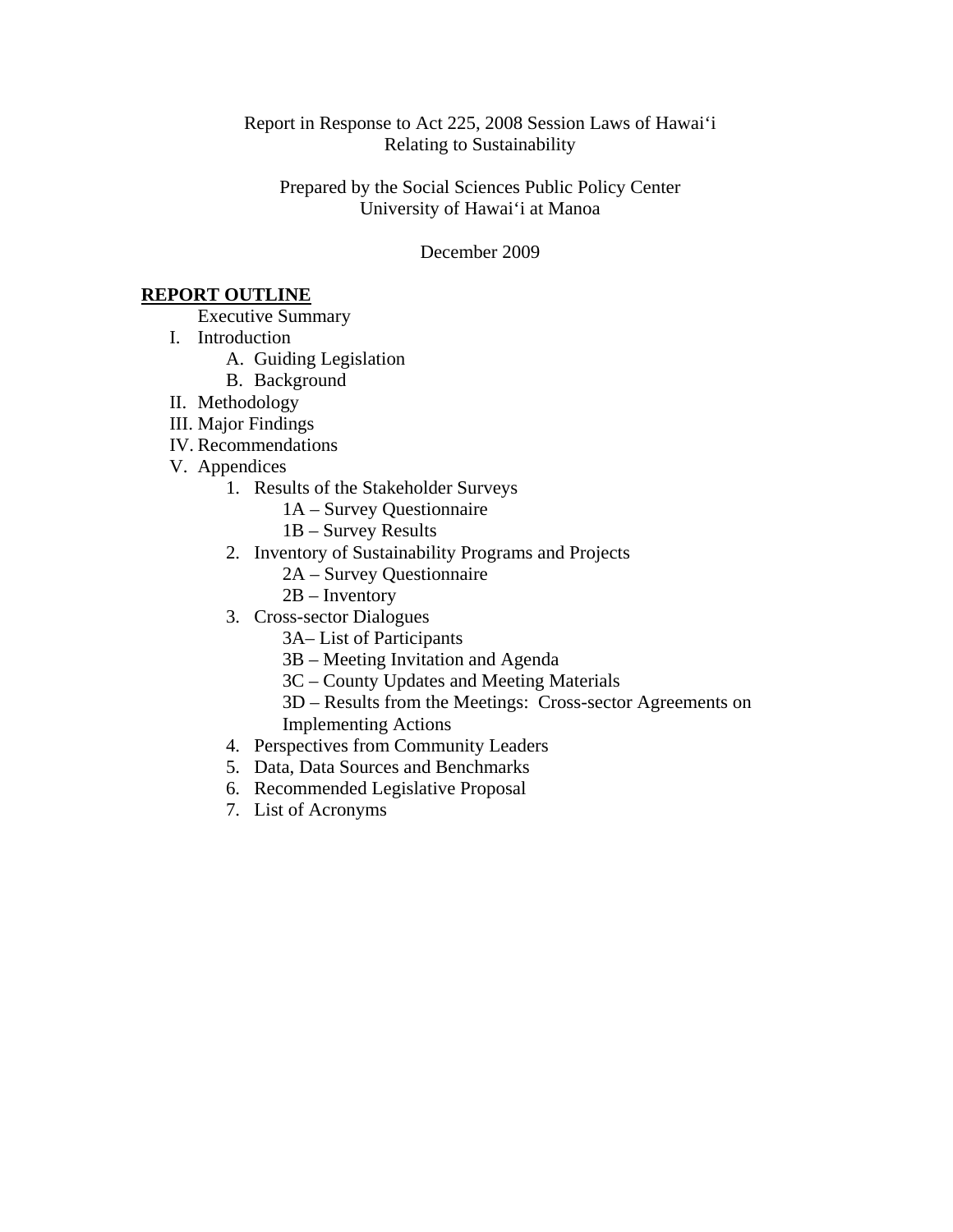# **EXECUTIVE SUMMARY**

# *A. Purpose of the Report*

The purpose of this report is to acknowledge the many voices of the community that came together to review of the Hawai'i 2050 Sustainability Plan ("H2050 Plan") and present their ideas, suggestions and recommendations. It is hoped that this report will lead to a continuing conversation and will build towards further community-driven actions.

Act 225, 2008 Session Laws of Hawai'i, entitled "Relating to Sustainability," directed the Social Sciences Public Policy Center ("SSPPC"), University of Hawai'i at Mānoa, to review the Hawai'i 2050 Sustainability Plan ("H2050 Plan") and submit a report of findings and recommendations to the 2010 Legislature. Requirements of the review include the following:

- (1) Develop defined data, data sources, and benchmarks for each of the major goals; and
- (2) Consult with leaders and organizations relevant to each of the main goals of the H2050 Plan.

The SSPPC used a variety of data collection methods. We emailed a survey of the stakeholders previously involved in the Task Force processes; emailed a survey to individuals and organizations to develop an inventory of sustainability resources; conducted face-to-face dialog sessions among community leaders representing key sectors in all counties; requested community leaders to write short essays relating to a policy framework for implementing the H2050 Plan.; and reviewed the results of a pretest survey results on the Quality of Life from SMS. Hundreds of people were involved in these processes.

Data from each of these approaches can be found in the report with backup and documentation information in the appendices. Overall, the major themes from all of the data *confirm* the goals, priorities and action steps of H2050 Plan. Each county had many interesting ideas and many have moved forward on their own sustainability planning. Clearly these data are dynamic and it is clear that sustainability in Hawai'i will need to be a community-driven process. Yet there are some strong common themes across the counties and across the sectors of our community. Below are the major recommendations of the report.

## *B. Major Recommendations*

The following recommendations are not listed in priority order. They are intending to portray the broad areas of agreement found and are meant to further discussion and dialog. These recommendations are coming from the community after hundreds of hours of meetings among citizens across the state and from many different sectors of our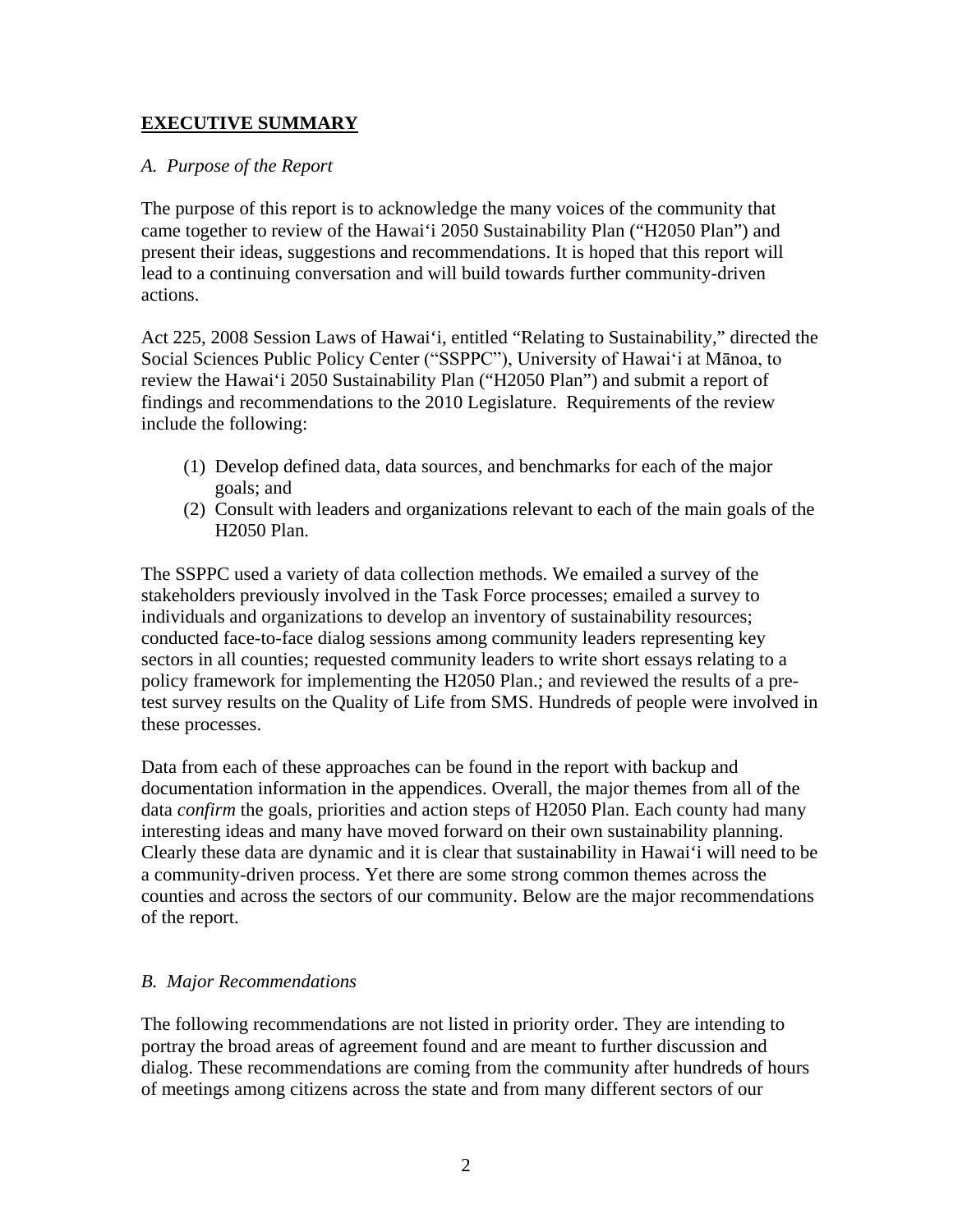community. This report is a combination of these community voices. It has been inspired by the community and we acknowledge the hard work put in by hundreds of committed, community members. We hope it stimulates further work and continuing progress.

# **Incorporate the H2050 Plan definition of sustainability and its goals as a new section in Chapter 226, Hawai'i Revised Statutes.**

There was overwhelming support (88%) of survey respondents and a strong consensus among community leaders across the counties that Hawai'i should place high priority on sustainability as a value, the definition of "sustainability" as put forth in the H2050 Plan, and the need for a long-range plan for mapping a strategic direction for the State. Based on the foregoing, it is recommended that the State of Hawai'i take the bold step to put the "stake in the ground" and set the standard for Hawai'i's sustainable future. This will provoke more thought and deliberation and provide further clarification on communitydriven directions.

While various counties and sectors may have different agendas and priorities, they all agreed on one thing: *We value sustainability ethics and practices.* We should therefore take action to implement this value in the investments we make, in the resources appropriated, and in decisions that we make as a state. To ensure that the residents and decision makers of the state are guided by this ethic, it is recommended a new section be written in Chapter 226, Hawai'i Revised Statutes committing Hawai'i to a sustainable future. See Appendix 6 for the proposed legislation and justification.

# **Consider developing and implementing policies based on common themes heard across the state and from each county.**

There was agreement across many sectors and in every county about specific actions that will need to be taken to move towards achieving each goal stated in the H2050 Plan. Such actions include:

- Creatively educating the community about the importance of living sustainably and launching programs in the schools to teach sustainability strategies. Strengthen early learning initiatives.
- Developing a more diversified economy by increasing production and consumption of local foods and products and providing incentives to foster sustainability-related job and industries.
- Supporting recycling systems and providing incentives for business to reduce their energy usage; adopting green building codes and increasing the use of renewable resources (e.g. wind, waves, sun).
- $\triangle$  Providing support (e.g. tax incentives, zoning exemptions, etc) for private developers to build low income and special needs housing (e.g. elderly,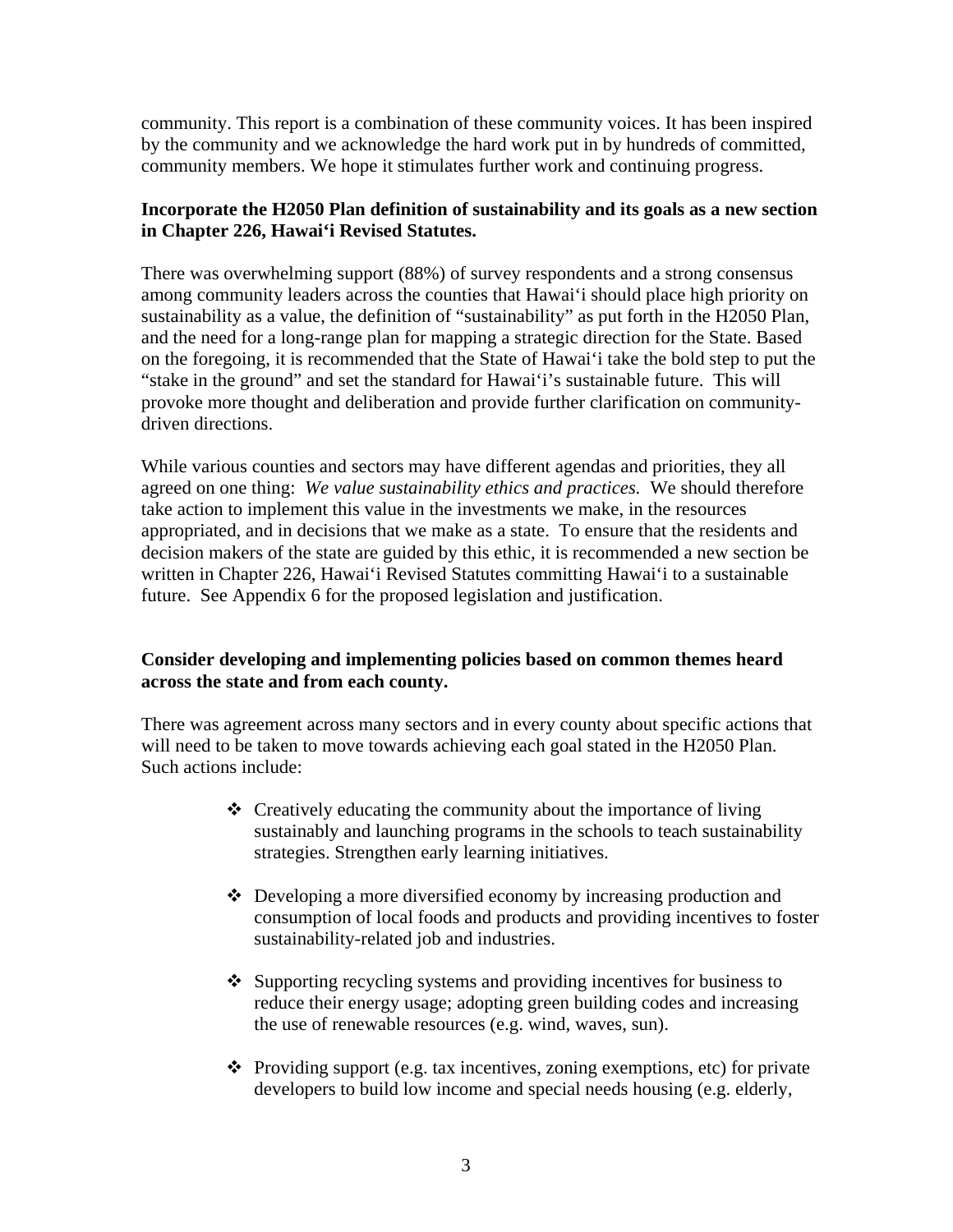persons with mental disabilities, low income)

 Supporting and encouraging Kanaka Maoli cultural practices and celebrate the diversity of our island culture.

# **Support the continuing public-private collaborations, community discussions, activities, and work on sustainability efforts.**

It is recommended that a website linking the various sustainability programs and projects be created and continued to provide ongoing, real-time information to the public. While many sustainability programs and activities are already underway, there was consensus throughout the counties of the need to share resources, compile the lessons being learned, and coordinate the progress being made to ensure long-term sustainability in their organizations, communities, and for the state. Current fiscal constraints are well recognized. It was a shared vision and hope that this current situation would not hinder the many on-going efforts nor would the H2050 efforts be abandoned. Rather, to keep the momentum alive in the community as well as identify both the government and private sectors efforts – small or large – it is recommended that a working group of government and community organizations be convened committed to sustainability and representing various interest sectors and counties to continue with the implementation of the H2050 Plan. The Hawai'i State Legislature can provide the leadership for organizing the community-based efforts by convening various community organizations and businesses already involved in various aspects of sustainability. This effort would build support and insure long-term viability for implementing and updating the H2050 Plan. The Legislature could also pass a concurrent resolution creating a convening entity of interested stakeholder organizations to complete these tasks. The Social Sciences Public Policy Center could provide facilitation assistance.

# **Adopt measures of accountability, including data and data sources, indicators and benchmarks.**

A number of communities and organizations are in the process of developing indicators and benchmarks for measure progress. A beginning set of indicators to measure progress in attaining the priorities and goals of the H2050 Plan. These and others should be further reviewed by a cross-sector of government and community representatives to determine key indicators for the state and the starting point for identifying benchmarks as milestones in the near and long term. As with the success in other jurisdictions, it is recommended that the selection of final indicators and benchmarks be community-driven. The findings section provides model processes for ensuring that the indicators and benchmarks represent shared values and interests and that data are available on a regular basis to evaluate progress.

## **Develop a sustainability coordinating entity to carry forward the H2050 Plan.**

The efforts and interests in sustainability by the counties and by various organizations such as Mālama Kaua'i, Focus Maui Nui and Hawaiian Civic Clubs have already begun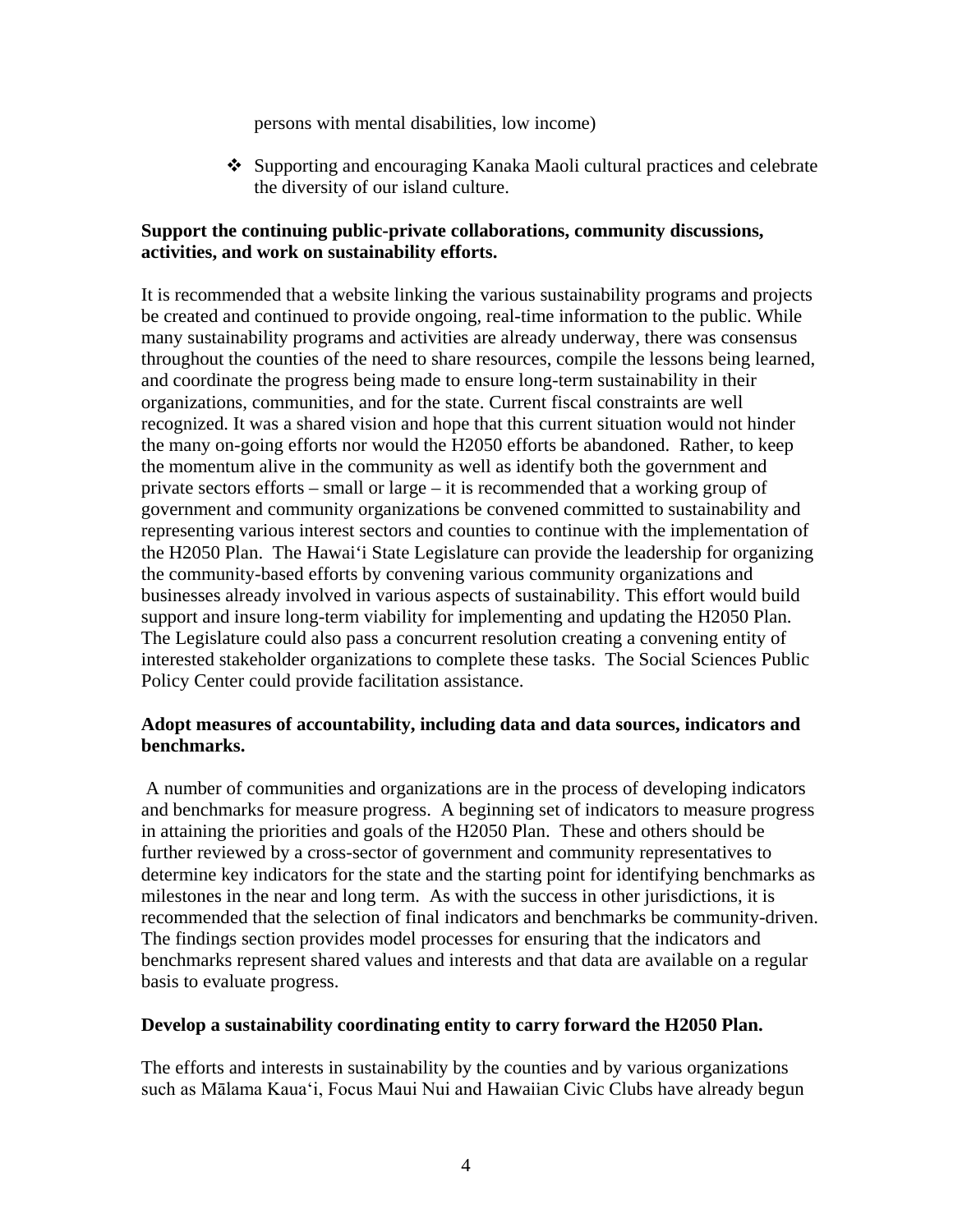this task in their communities. As discussed previously, the results of these efforts need support so that their lessons learned could be shared more broadly.

The H2050 Plan recommended a sustainability council be developed as a continuing government organization to carry forward the H2050 Plan, measuring results and building a publicly accessible data bank of knowledge about sustainability. Feedback from the community indicated the need for information sharing and network building but not for a centralized state run council or office. One suggestion from Maui was to establish a H2050 umbrella organization at the state level to coordinate county hubs, which would be comprised of diverse multi-sector representation. Another suggestion was to designate a non-profit entity to be a statewide coordinating council with county representation. It is thus recommended that such an organization be developed to further the work of the proposals in this report and the H2050 Plan.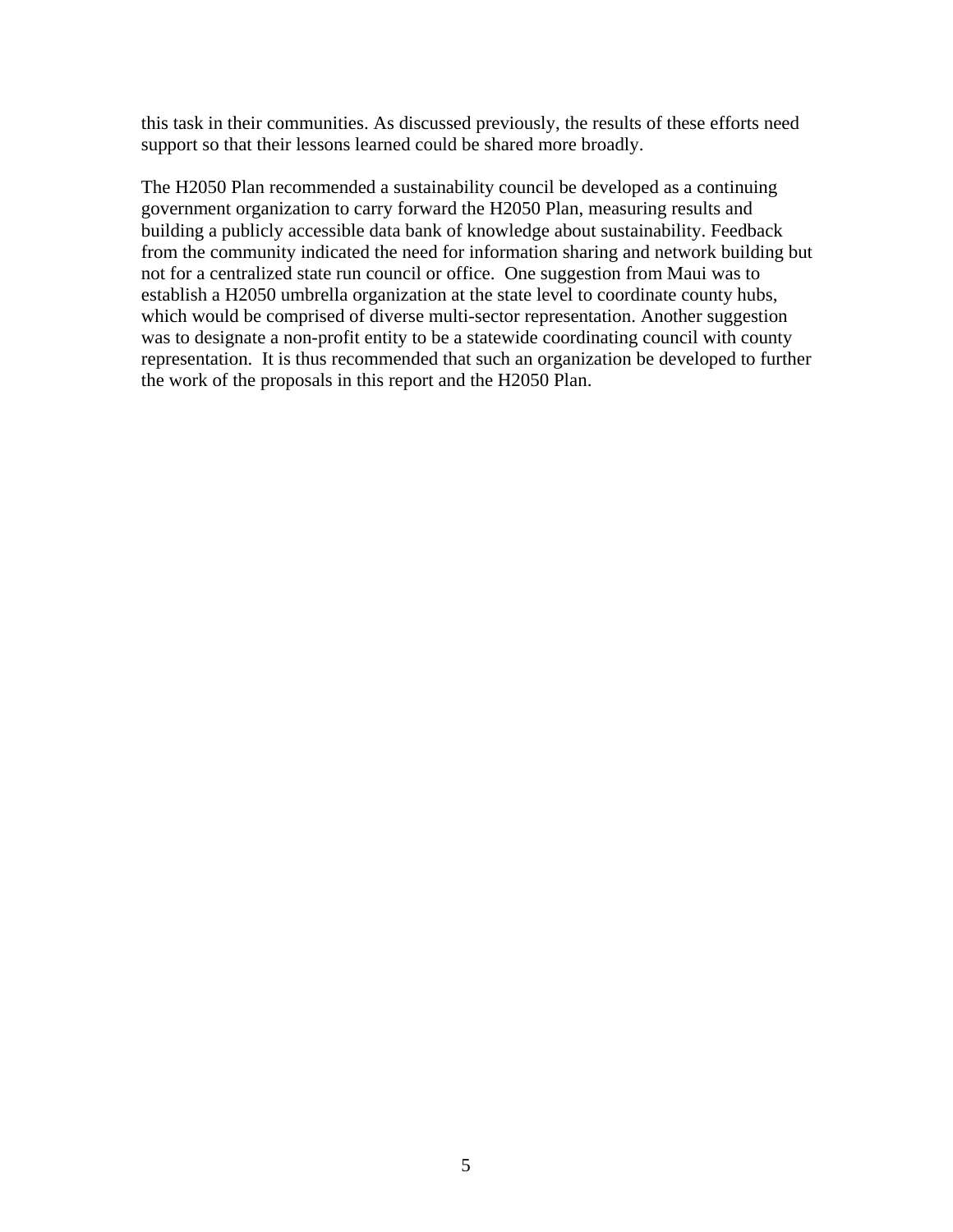# **I. INTRODUCTION**

# *A. Guiding Legislation*

Act 225, 2008 Session Laws of Hawai'i, entitled "Relating to Sustainability," directed the Social Sciences Public Policy Center ("SSPPC"), University of Hawai'i at Mānoa, to review the Hawai'i 2050 Sustainability Plan ("H2050 Plan") and submit a report of findings and recommendations to the 2010 Legislature. Requirements of the review include the following:

- (3) Develop defined data, data sources, and benchmarks for each of the major goals; and
- (4) Consult with leaders and organizations relevant to each of the main goals of the H2050 Plan.

# *B. Background*

The 2005 Legislature recognized that Hawai'i's environment and host culture are unique and beautiful; and the ideal and preferred quality of life of its residents requires long-term stewardship and planning to ensure that Hawai'i's assets and resources be available for present and future generations. Thus, through Act 8 (2005), the Hawai'i State Legislature established the Hawai'i 2050 Task Force ("Task Force") to review the Hawai'i State Plan and other community planning documents and reports, obtain community-wide input, and develop recommendations for creating the H2050 Plan.

After two years of intense work, the State Auditor submitted the H2050 Plan to the 2008 Legislature. The H2050 Plan was the culmination of the Task Force's concentrated effort to solicit input from citizens as well as community and government leaders throughout the state through community meetings, stakeholder group sessions, and a statewide survey. Over 10,000 people participated in this process and provided input and ideas. The H2050 Plan provided a definition and vision of sustainability, guiding principles, goals, strategic actions, indicators, and priority implementing actions.

The 2008 Legislature acknowledged that the H2050 Plan is an important tool and guiding force for the State and a good first step in creating a guide for government agencies, policymakers, businesses, community organizations and community leaders. However, the Legislators requested further information and data, including consultation with leaders and organizations relevant to the goals of the H2050 Plan. It passed Act 225 (2008) requesting the University of Hawai'i at Mānoa's Social Sciences Public Policy Center ("SSPPC") to review the plan and publish its findings and recommendations, including any proposed legislation, to the 2010 Legislature. More specifically, the Legislature requested the SSPPC to:

- Consult with leaders and organizations relevant to each of the main goals of the Hawai'i 2050 Plan and
- Develop defined data, data sources, and benchmarks for each of the major goals.

From late summer 2008 to December 2009, the SSPPC sought input from community leaders and organizations to examine more fully the H2050 Plan and to recommend more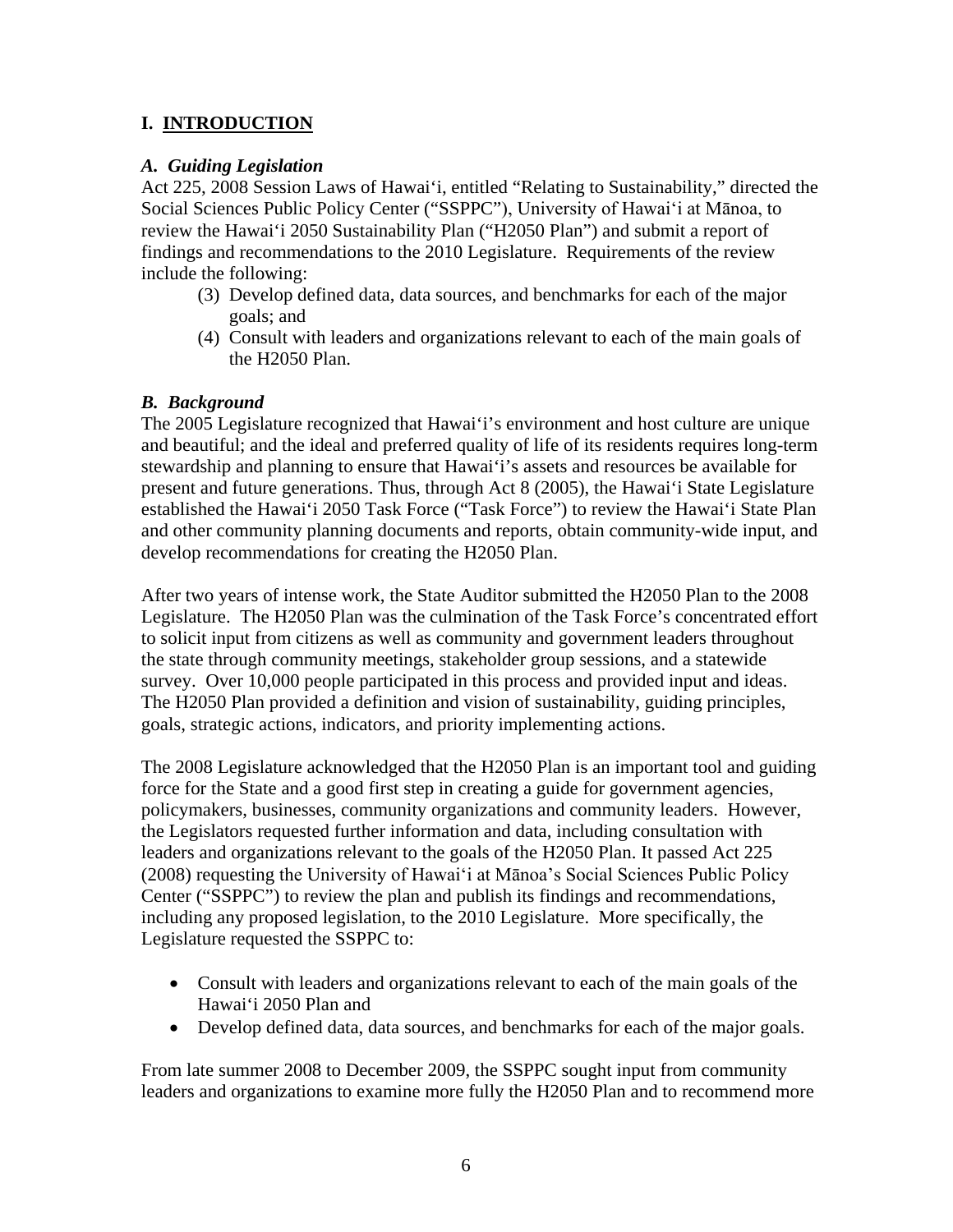specific guidance for implementing the goals and prioritizing the objectives of the plan. The SSPPC also reviewed the indicators recommended in the H2050 Plan; and, using the criteria of (1) their alignment with its goals and priority actions and (2) the availability of data sources, they were evaluated as potential benchmarks to measure accountability and progress.

The following details the work completed over the past 15 months to review the H2050 Plan through consultation with community leaders and organizations and assessment of the work of organizations in Hawai'i and other jurisdictions relevant to sustainability planning.

# **II. METHODOLOGY**

# *A. Consultation with leaders and organizations on the H2050 Plan goals*

Act 225 (2008) directed the SSPPC to consult with community leaders and organizations, emphasizing that community engagement is vital for the development, implementation and longevity of the Plan (Conference Committee Report No. 35-08).

In order to first develop a guiding policy framework for reviewing the H2050 Plan and to identify community leaders and organizations involved in sustainability projects, SSPPC convened meetings with the Task Force, the State Auditor, and its contractor, the Hawai'i Institute for Public Affairs (HIPA), in late summer 2008. As a result, the SSPPC decided to first validate the recommendations set forth in the H2050 Plan and to build upon and refine these recommendations through various consultation methods:

- (1) Email survey of the stakeholders previously involved in the Task Force processes;
- (2) Email survey to individuals and organizations to develop an inventory of sustainability resources;
- (3) Face-to-face dialog sessions among community leaders representing key sectors in all counties;
- (4) Follow-up requests to submit additional information and ideas from various stakeholders relating to a policy framework for implementing the H2050 Plan.; and
- (5) Pre-test survey results on the Quality of Life from SMS

# (1) *Stakeholder Survey*

In November 2008, seventy-three (73) community leaders representing various organizations across Hawai'i who had been previously involved in the H2050 Plan were asked to participate in an on-line survey (see Appendix 1A for a copy of the survey). The goal of the survey was to develop a policy implementation framework and obtain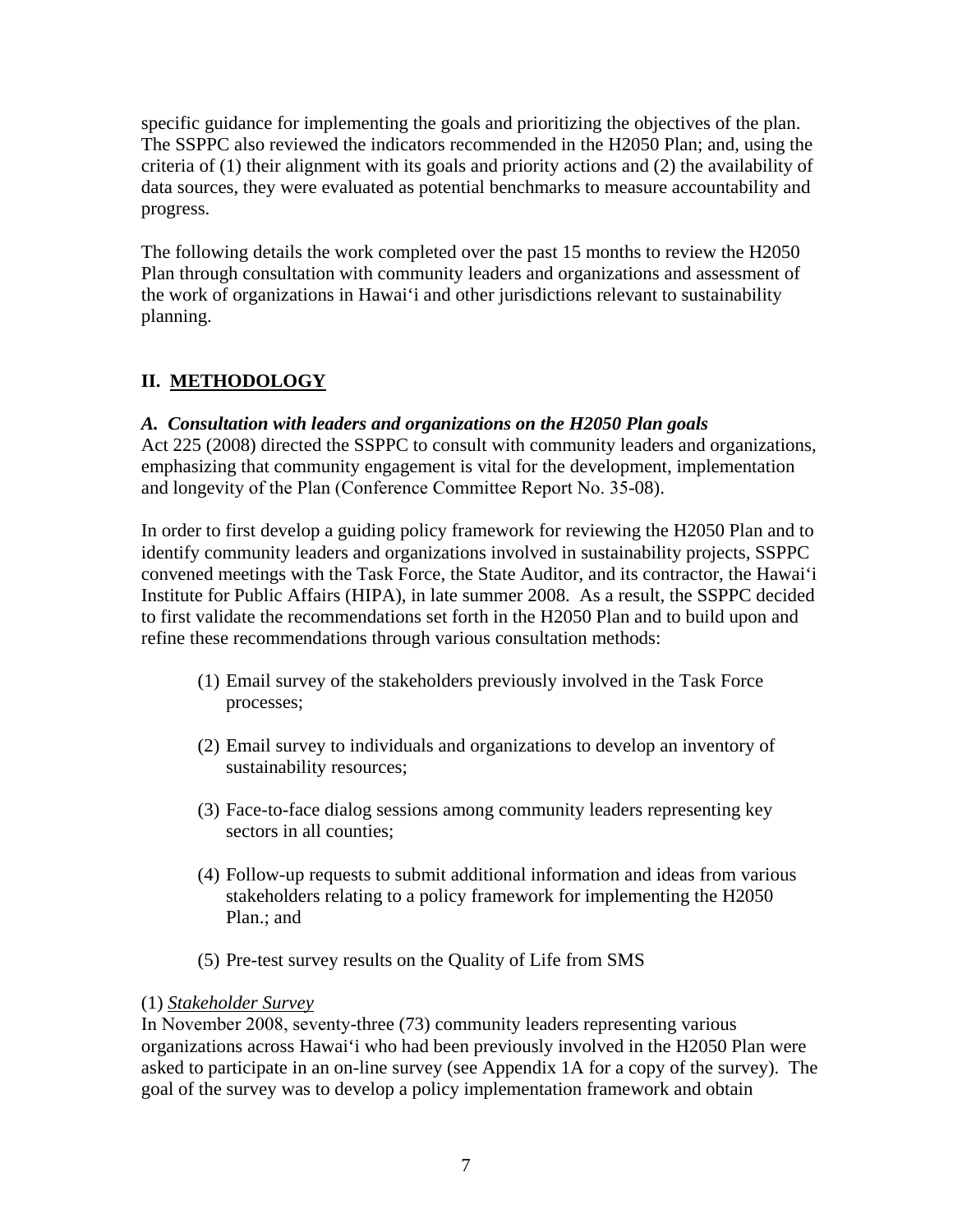feedback on the H2050 Plan goals, policies, and priority actions. Stakeholders were asked to (1) describe activities in which they were currently involved that furthered the H2050 goals and objectives, (2) review the H2050 Plan priorities, and (3) prioritize policy strategies to implement those priorities. Key sectors were identified and community organizations and leaders representing these interests were invited to participate in the survey. The sectors and some of the participating organizations are listed below:

- Business e.g. Chamber of Commerce, Hawaiian Electric Company, American International Group Inc. (AIG) Hawai'i, Maui Land and Pine, First Hawaiian Bank, Bank of Hawai'i
- Labor e.g. International Longshore and Warehouse Union (ILWU), Hawaii State Teachers Association (HSTA), Hawaii Government Employees Association (HGEA)
- Education e.g. Hawaii Department of Education (DOE), University of Hawaii System (UH), Hawai'i Association of Independent Schools
- Youth  $-e.g.$  high school, college and university students
- Kanaka Maoli e.g. civic clubs, Office of Hawaiian Affairs (OHA)
- State and local government
- Non-profit organizations e.g. Girl Scouts, Child and Family Services, National Association of Social Workers (NASW), Kanu Hawai'i
- Environmental organizations e.g. Sierra Club, Oceanit, Hawai'i Conservation Alliance

# *(2) Inventory of Sustainability Resources and Activities*

In addition to the stakeholder survey, a second email survey was sent to over 3,000 stakeholders and other community leaders and citizens to obtain information on the various organizations and projects that were committed to and/or practicing sustainability. The goal of this survey was to identify organizations involved in sustainability and to gauge the depth and breadth of interest in pursuing the goals and priorities across the state for the H2050 Plan (see Appendix 2A for a copy of the survey).

In order to determine whether these projects and activities were furthering the H2050 Plan goals, respondents were asked to describe the project and organization and how it was furthering one or more of the H2050 Plan goals. The missions of the organizations and activities of the projects were categorized by county and by their alignment with the H2050 Plan goal(s) as follows:

- Sustainability Ethic (SE): Living sustainably is a part of our daily practice in Hawai'i
- Economy (E): Our diversified and globally competitive economy enables us to meaningfully live, work and play in Hawai'i
- Environment & Natural Resources (ENR): Our natural resources are responsible and respectfully used, replenished and preserved for future generations
- Community & Social Well-Being (CSW): Our community is strong, healthy, vibrant and nurturing, providing safety nets for those in need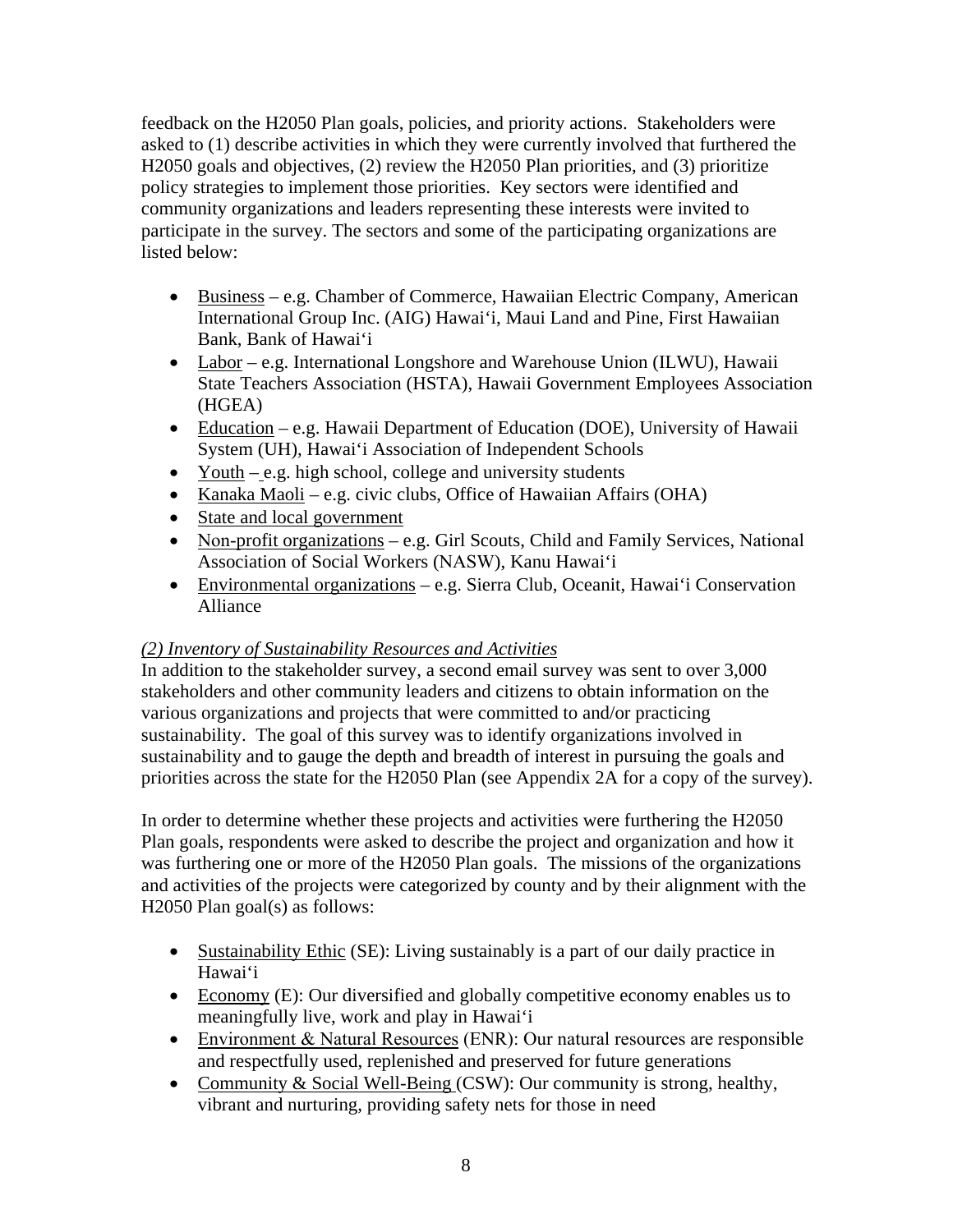• Kanaka Maoli & Island Culture (KMIC): Our Kanaka Maoli and island culture and values are thriving and perpetuated.

More organizations were continually added to the resource inventory throughout the data collection process. Appendix 2B provides a copy of the inventory of resources collected through August 31, 2009.

# *(3) Cross-sector Implementation Dialogs*

SSPPC invited community leaders representing various sectors relevant to the goals of the H2050 Plan and from across the counties<sup>1</sup> to cross-sector dialog meetings. The goal of each meeting was to (1) review the definition, goals, and recommended priority actions of the H2050 Plan, and (2) discuss whether and how these recommendations should be prioritized and subsequently implemented. More specifically, attendees were asked to identify (1) what is needed to implement the H2050 Plan priority actions and (2) what specific contributions could be expected from the various sectors to implement the priority actions and intermediate steps.

Six meetings<sup>2</sup> were convened at the following locations across the state: Honolulu and Waianae on O'ahu; Maui; Kaua'i; and Hilo and Kona on Hawai'i. Across the four counties, community leaders representing key sectors<sup>3</sup> agreed to come together to discuss implementation of the H2050 Plan goals and priority actions (see Appendix 3A for a list of invitees and participants). The sessions were approximately four hours and provided an opportunity for community leaders to provide their perspective from their individual sector. Meeting agendas were designed to foster information sharing and in-depth discussion of the goals and priority actions of the H2050 Plan (see Appendix 3B for the agendas and invitations from each meeting).

During the meetings, community leaders discussed their ideas and work related to sustainability and how best to implement the H2050 Plan goals and priority actions. County representatives also provided updates on their respective county plans related to sustainability and the goals of the H2050 Plan (see Appendix 3C for the presentations from the counties). Participants worked together on detailed strategies and actions to implement the goals and priority actions of the H2050 Plan that would/could be supported by at least two sectors. They identified goals and priority actions, as well as specific "next steps" and collaborative networks, for implementing the H2050 Plan. Recommendations were prioritized according to those that had agreement across multiple sectors. Results of the cross-sector agreements are provided in Appendix 3D.

## *(4) Essays – Community Leaders Speak on Sustainability and the H2050 Plan*

<sup>&</sup>lt;sup>1</sup> Since funds were limited, meetings were held on O'ahu, Kaua'i Hawai'i and Maui islands only; and could not include Moloka'i and Lāna'i..<br><sup>2</sup> Cross sector dialog meetings were held on O'ahu (Honolulu on January 9 2009 and Waianae on April 15

<sup>2009);</sup> Maui (February 20 2009); Kaua'i (May 12 2009); and Hawai'i (Hilo on June 3 2009 and Kona on June 4 2009).

<sup>&</sup>lt;sup>3</sup> Initially eight sectors were identified: business, labor, education, youth, kanaka maoli, state and local government, non-profit organizations, environment. However, after the first cross-sector meeting, it was suggested that two additional sectors be included: health and agriculture.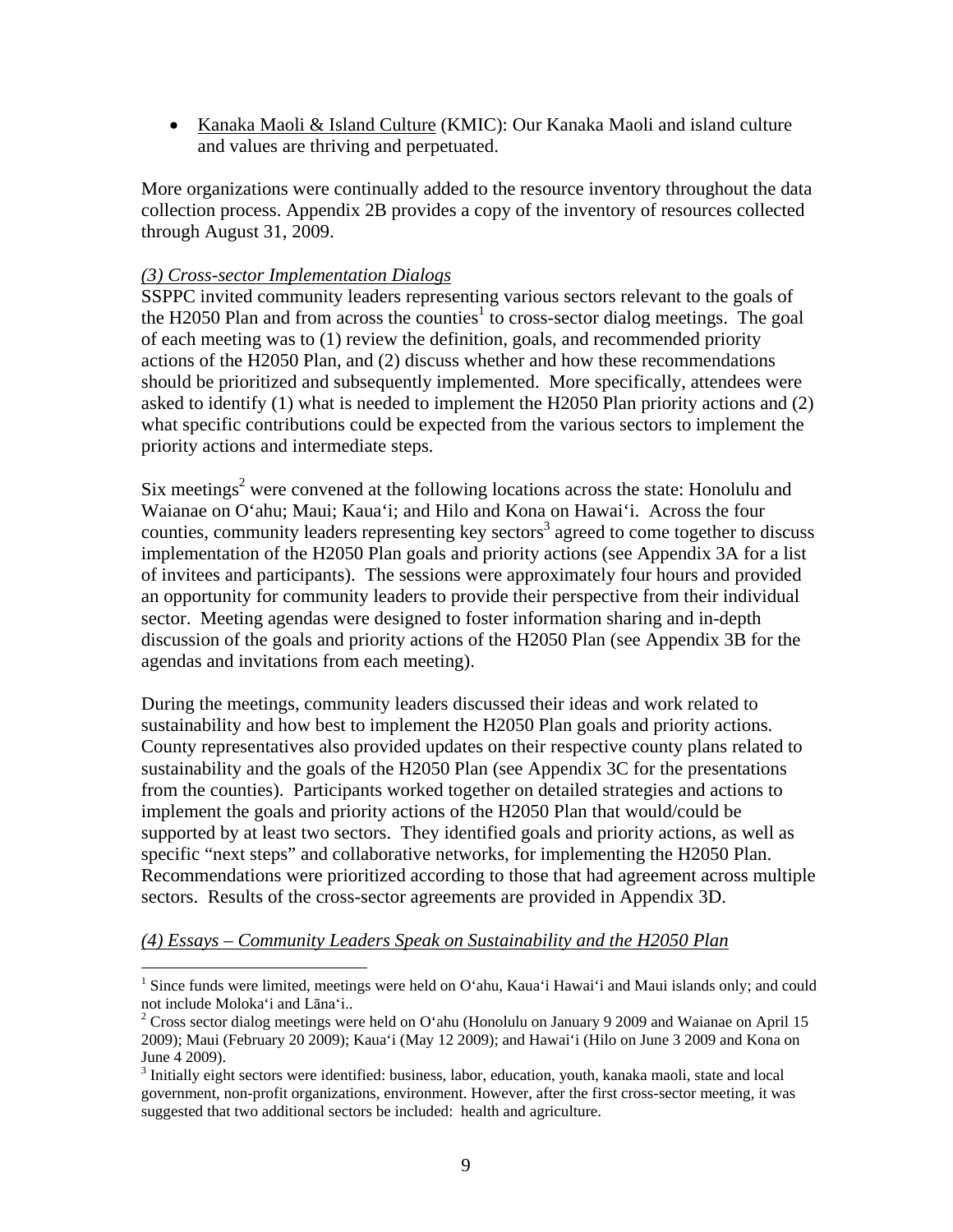The input provided at the cross-sector meetings was rich and meaningful. However, the data analyses and results reported could not include all those who were interested in staying involved in this process and could not capture the passion, commitment and the significance that many people place on pursuing sustainability policies and plans to ensure that future generations enjoy Hawai'i's uniqueness and assets. Thus, the SSPPC asked various community leaders to write brief essays for inclusion in this report. We asked them to respond to three questions: (1) What is your vision and direction for as sustainable Hawai'i and for implementing the H2050 Plan and goals and plan? (2) What do you think it will take to implement the plan, given (or in spite of) the current fiscal condition of the state and nation? and (3) What could your organization or sector contribute toward achieving a sustainable Hawai'i and implementing the H2050 Plan? These community leaders from various sectors across the state provided further guidance for and understanding of the importance of sustainability as a value and goal for Hawai'i.

(5) Survey results to be inserted [pending]

# *B. Defining Data, Data Sources, and Benchmarks for Sustainability*

Previous work by the Task Force identified 55 indicators to measure the overall economic, environmental, and community well-being of the state, including achieving a sustainability ethic. It also identified potential data sources to measure progress in achieving the goals of the Plan.

# *Selection of Indicators and Benchmarks*

Pursuant to Act 225 (2008), SSPPC reviewed the data, data sources and indicators of the H2050 Plan as well as other existing studies by local counties and agencies to measure progress and to identify benchmarks for achieving sustainability (see Appendix 5 for a more detailed description of the process for developing statewide indicators and benchmarks). The following reports were reviewed:

- County-Specific Sustainability Reports
	- o Measuring What Matters for Kaua'i: Community Indicators Report 2008: [http://www.kauainetwork.org/\\_library/documents/publicationsrep/indicatorsfi](http://www.kauainetwork.org/_library/documents/publicationsrep/indicatorsfinalreport2008.pdf) [nalreport2008.pdf](http://www.kauainetwork.org/_library/documents/publicationsrep/indicatorsfinalreport2008.pdf)
	- o Hawai'i County General Plan Annual Report 2008[: http://www.hawaii](http://www.hawaii-county.com/planning/HI%20GP%20122908final.pdf)[county.com/planning/HI%20GP%20122908final.pdf](http://www.hawaii-county.com/planning/HI%20GP%20122908final.pdf)
	- o Moloka'i: Future of a Hawaiian Island (2008): [http://www.kahonuamomona.org/images/Molokai\\_Future.pdf](http://www.kahonuamomona.org/images/Molokai_Future.pdf).
	- o Working Toward the  $21<sup>st</sup>$  Century Ahupua'a [Honolulu] (2008): [http://www.honolulu.gov/refs/ahupuaa/sustainability\\_plan\\_files/mayorenergys](http://www.honolulu.gov/refs/ahupuaa/sustainability_plan_files/mayorenergysustain_v11.pdf) [ustain\\_v11.pdf](http://www.honolulu.gov/refs/ahupuaa/sustainability_plan_files/mayorenergysustain_v11.pdf)
	- o Focus Maui Nui: Our Islands, Our Future: <http://www.focusmauinui.com/about/findings.cfm>
- Other Reports Related to Sustainability
	- o University of Hawai'i Center on the Family & Aloha United Way Quality of Life in Hawai'i 2009: Indicators & Most Recent Data (Draft)
	- o Native Hawaiian Well-Being Survey 2008 (Pending)
	- o Hawai'i 2050 Sustainability Plan Kanaka Maoli Working Group (2007)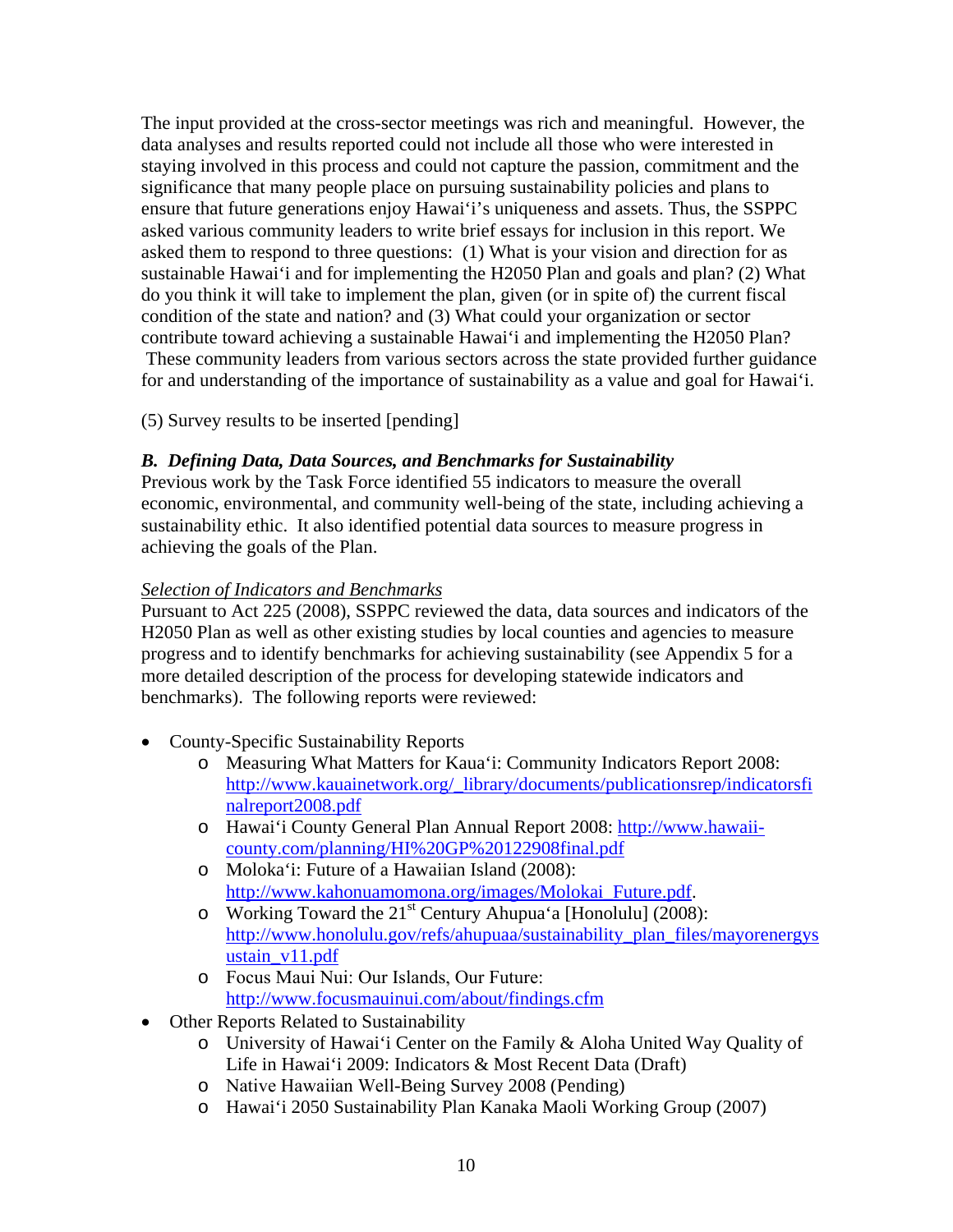While none have developed precise benchmarks, these counties and organizations are well on their way to establishing strategies to measure progress in achieving many of the sustainability goals identified in the H2050 Plan. The indicators listed in these reports can be useful in assessing progress toward H2050 Plan goals. In addition to sample indicators and benchmarks, methodologies used by Hawai'i County and the Kaua'i Planning and Action Alliance can serve as model processes for selecting indicators and benchmarks.

# **III. MAJOR FINDINGS**

# *Compiling the Voices of the Community*

The SSPPC engaged in a number of efforts to obtain broad input on the H2050 Plan goals and particularly its priority implementing actions. Voices of the community were captured in several different ways. These include (1) an on-line survey of stakeholders, (2) an inventory of organizations and resources on sustainability (3) in-depth dialogs among cross-sector leaders in all counties and (4) community leaders' essays on the future of sustainability and the H2050 Plan. These voices all consistently point to actions that state and county policymakers, as well as community leaders and organizations, can follow to ensure that the goals of the H2050 Plan are achieved. The inventory of statewide sustainability programs and activities illustrates the efforts currently being undertaken to achieve sustainability goals. The following describes the major findings that have strong support and consensus the major sectors relevant to the goals of the H2050 Plan.

## *A. Consultation with leaders and organizations on the H2050 Plan goals*

## Stakeholder Survey

A large majority of the stakeholders:

- 1. **Strongly endorsed the H2050 Plan definition of "sustainability".** Eighty-eight percent (88%) of the stakeholders agreed that Hawai'i should define sustainability as pursuing a balance between a strong diversified economy, a clean environment, and a healthy quality of life.
- 2. **Strongly recommended that Hawai'i should place a high priority on achieving sustainability**. Eighty-eight percent (88%) agreed that achieving sustainability should be a high priority for Hawai'i.
- 3. **Strongly agreed that a long-range plan like the H2050 Plan will provide strategic direction toward a sustainable Hawai'i.** Eighty-two percent (82%) agreed that a long-range plan like the H2050 Plan is helpful in mapping a strategic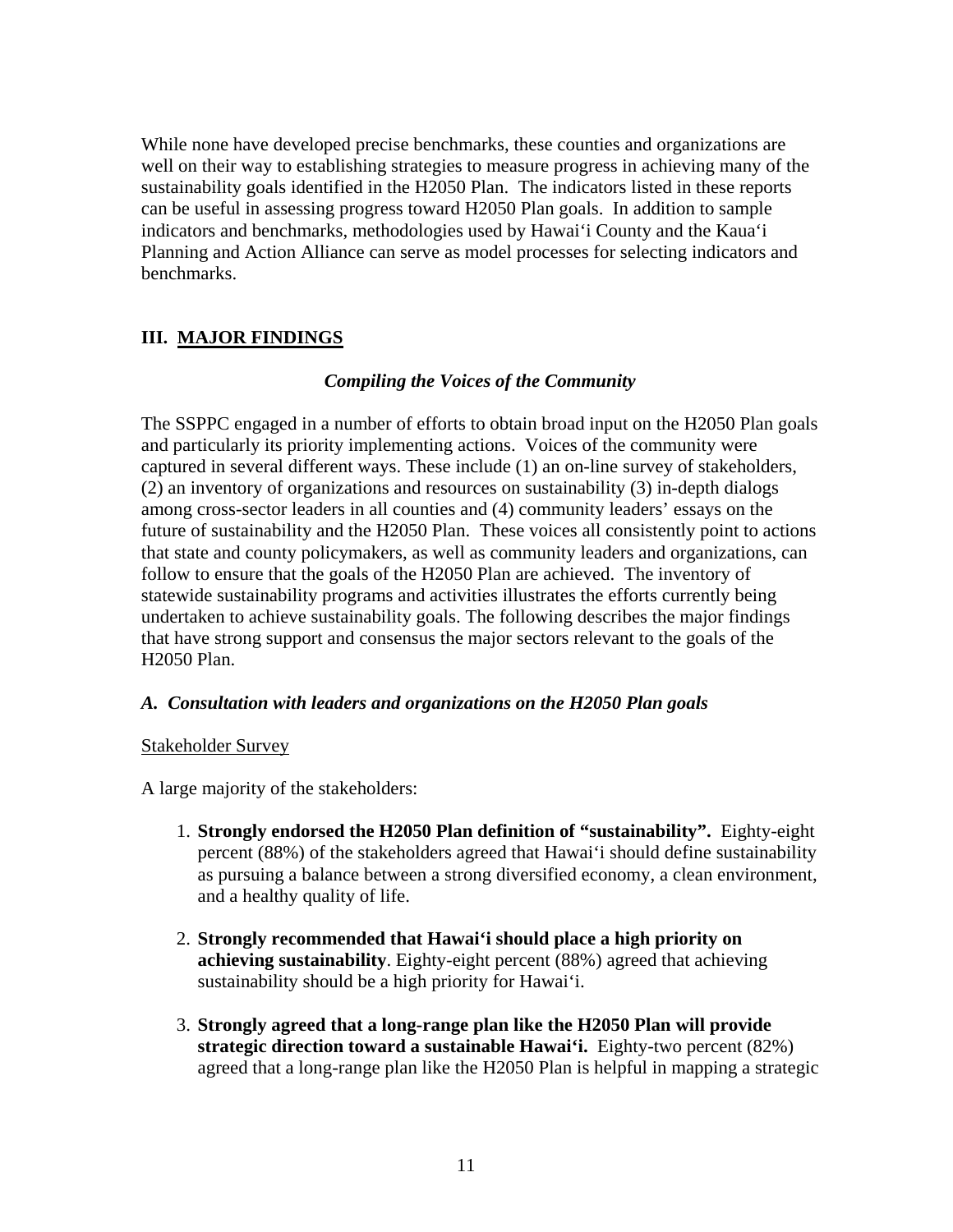direction towards a sustainable Hawai'i and that it should be periodically updated to ensure that the plan is current and relevant to the existing times.

4. **Hawai'i needs to establish benchmarks and indicators to measure the State's performance and mark its progress toward sustainability**. The H2050 Plan's call for indicators to measure progress is critical in achieving accountability by regularly measuring progress toward achieving the H2050 Plan goals and priorities. Eighty two percent (82%) agreed that it is necessary to establish benchmarks and develop indicators to measure the state's performance to mark its progress toward becoming sustainable.

Several distinct policy options were identified: education, housing, reducing reliance on fossil fuels, diversifying the economy, developing a sustainability ethic, increasing the production and consumption of local foods and products, providing access to long- term care and elderly housing, and preserving and perpetuating our Kanaka Maoli and island culture. When asked to prioritize specific action steps that would provide milestones for achievement by 2020, the stakeholders ranked **"Developing a more diverse and resilient economy" as the most important priority. "Developing a sustainable ethic"** and **"Reducing Hawai'i's reliance on fossil fuels"** were both ranked as the next highest priority actions.

While the responses validated previous community input, the small response rate and written survey format did not provide detailed descriptions of the implementing actions. Thus, the SSPPC designed community cross-sector face-to-face dialogs to provide more specific information on implementing actions and priorities.

## The Inventory of Sustainability Resources and Activities

 $\overline{a}$ 

Data gathering began in 2008 and covers Hawai'i, O'ahu, Kaua'i, Maui, Lāna'i, and Moloka'i. Because of the growing interest in connecting with other similar efforts across the state, the SSPPC created a Resource Inventory Guide as a beginning effort in showcasing the on-going statewide sustainability efforts. The inventory can also be used as a resource for many people across the state that are engaged in similar sustainability efforts and want to network with and learn from each other (see Appendix 2).

SSPPC found that there is strong interest in implementing sustainable practices throughout the state, from small individual efforts such as building and supporting sustainable gardens and community re-cycling projects to incorporating broad sustainable initiatives in the counties and among other organizations' plans. Individuals, community groups, businesses, and counties are developing and providing products, services, educational programs, and plans to achieve sustainability. The inventory of projects and activities across the counties related to every one of the H2050 Plan goals.<sup>4</sup>. The

<sup>4</sup> The inventory provides a brief description of the sustainability organizations and activities aligned by the H2050 Plan goals of: sustainability ethics, economy, environment and natural resources, community and social well-being, and Kanaka Maoli and island culture.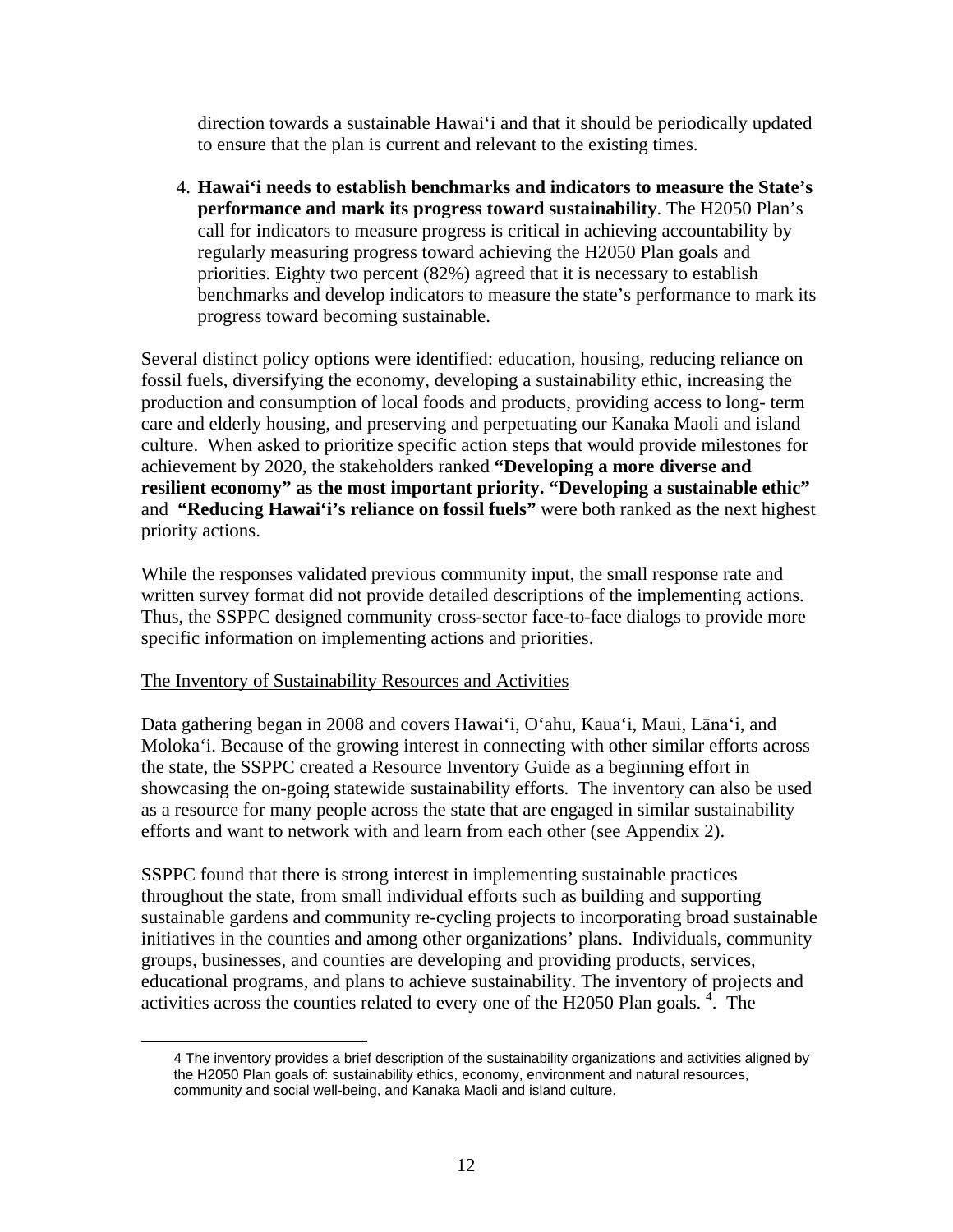inventory provides an initial database of organizations, activities, and contact information and can be used to assess the extent and type of growth in sustainability activity in the state. Since it was initiated in 2008, at least 89 activities and programs throughout the counties have been identified. By December 2009, more sustainability projects were identified, indicative of the growing number of individuals and organizations getting involved in creating a sustainable Hawai'i. It seems that sustainability is "bursting out all over!"

# The Cross-sector Dialogs

 $\overline{a}$ 

The in-depth community leader cross-sector meetings validated the findings of the H2050 Plan – that there is consensus on the desire to actively work today to ensure Hawai'i lives sustainably into the future. And, all participants at the cross-sector dialogues agreed that the H2050 Plan's "People's Definition" should guide actions for the State:

"A Hawai'i that respects the culture, character, beauty and history of our state's island communities; strikes a balance between economic, social and community, and environmental priorities; and meets the needs of the present without compromising the ability of future generations to meet their own needs."

Some of the community leaders at the cross-sector meetings wanted the State to establish these benchmarks to ensure accountability and focus for government and communities to work toward common goals and keep on track in achieving them. Others felt it should be a collaborative process with county leadership and perhaps coordinated by a statewide non-profit organization.

Statewide actions and county priorities are provided in more detail in Appendix 3D. They demonstrate that there is clear agreement that actions need to be taken now to achieve the five goals of the Plan. There is clear support for action on priority goals and strategies. The top five items ranked as the most important priorities by most respondents, were to:

- 1. *"Develop a more diverse and resilient economy"*
- *2. "Develop (and live) a sustainability ethic"*
- *3. "Support educational efforts in the schools to support green jobs and in the communities towards living a more sustainable life style"*
- *4. "Develop incentives to conserve energy and support alternative to fossil fuel"*
- *5. " Perpetuate Kanaka Maoli and island cultural traditions."*

*Although not dispositive, as* the number responding was low, the input corroborated other findings from the previous work of the Task Force and the online stakeholder survey.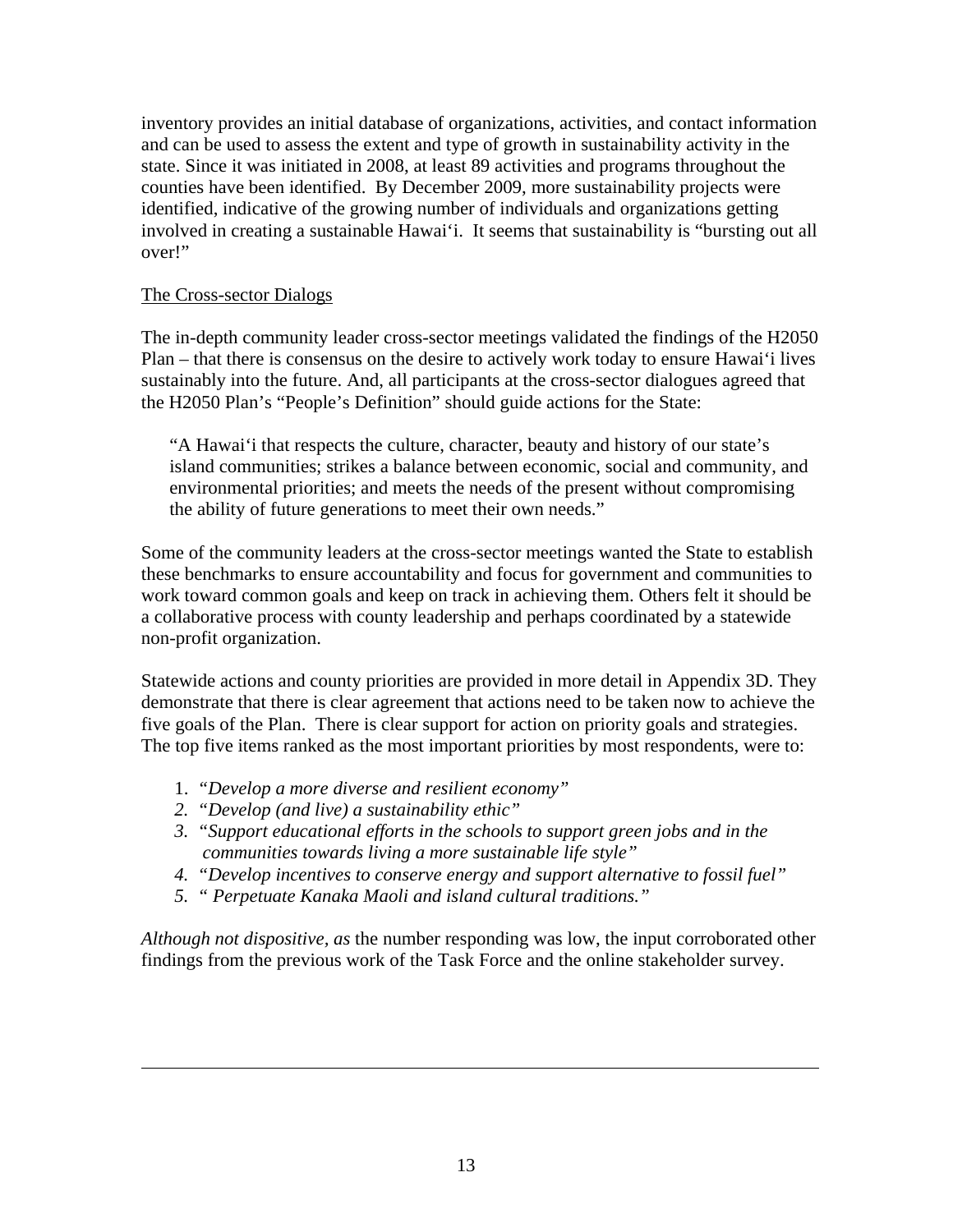*County Priorities.* At each of the county meetings, community leaders discussed sustainability goals for the state; and used the H2050 Plan as a framework for discussing sustainability in their county. The major themes that emerged from the various meetings are summarized below. More in-depth reports are provided in Appendix 3D.

# **Honolulu (urban)**

Two meetings were held for O'ahu, one in downtown Honolulu and the other in Wai'anae, which invited rural interests. The major theme that emerged from the Honolulu (urban) group was to **create a sustainable ethic**. This included developing new and innovative school based curriculum; "green" majors and degrees in higher education; and increase the use of television and websites, social networking, etc for public information announcements. The idea was to help people learn and *live* a sustainable life style which might include eating more local foods; recycling more; reducing their own use of fossil fuels (support alternative transit modalities) reduce energy and the waste stream; and change their behavior and buying habits to help create a sustainable ethic.

# **Wai`anae (rural)**

The major focus was on **creating a sustainability ethic** since the participants believed that it was the overarching value that was critical for achieving the goals of the H2050 Plan. They **identified Kanaka Maoli values such as "lokahi"(working together), "olu olu" (collaboration) and "aloha" to be used to describe the "sustainability ethic"** and recommended that they be incorporated in our lives through teaching in schools and businesses. They also recommended that success stories and a directory or network of sustainability organizations and programs could be posted on a **clearinghouse website** to foster communication and transmission of sustainability ethic into our lives; and that the long-term view for future decisionmaking is important, including measures of progress; and that policy makers and leaders can learn from the host culture's sustainable practices.

# **Maui**

The major idea that came from the Maui group was to **establish a H2050 umbrella organization** at the state level with county hubs (perhaps satellite offices) comprised of diverse multi-sector representation. This group also focused on **strengthening public education** by integrating multiple and diverse economic sectors (business, labor, education and culture) that would work to create collaborations and promote activities designed to increase a sustainability ethic. They specifically suggested the creation of a tax for big users of fossil fuel to reduce Hawai'i's heavy reliance on non- renewables and strategies to use indigenous resources to build our economy and keep more dollars within or local communities.

# **Kaua'i**

The Kaua'i meeting focused a lot of attention on the use of agricultural lands and **establishing a balance between energy and food production**. Many saw this issue as the best strategy to **develop a more diverse and resilient economy**. Several saw the strategy of **developing new educational and training programs** that connect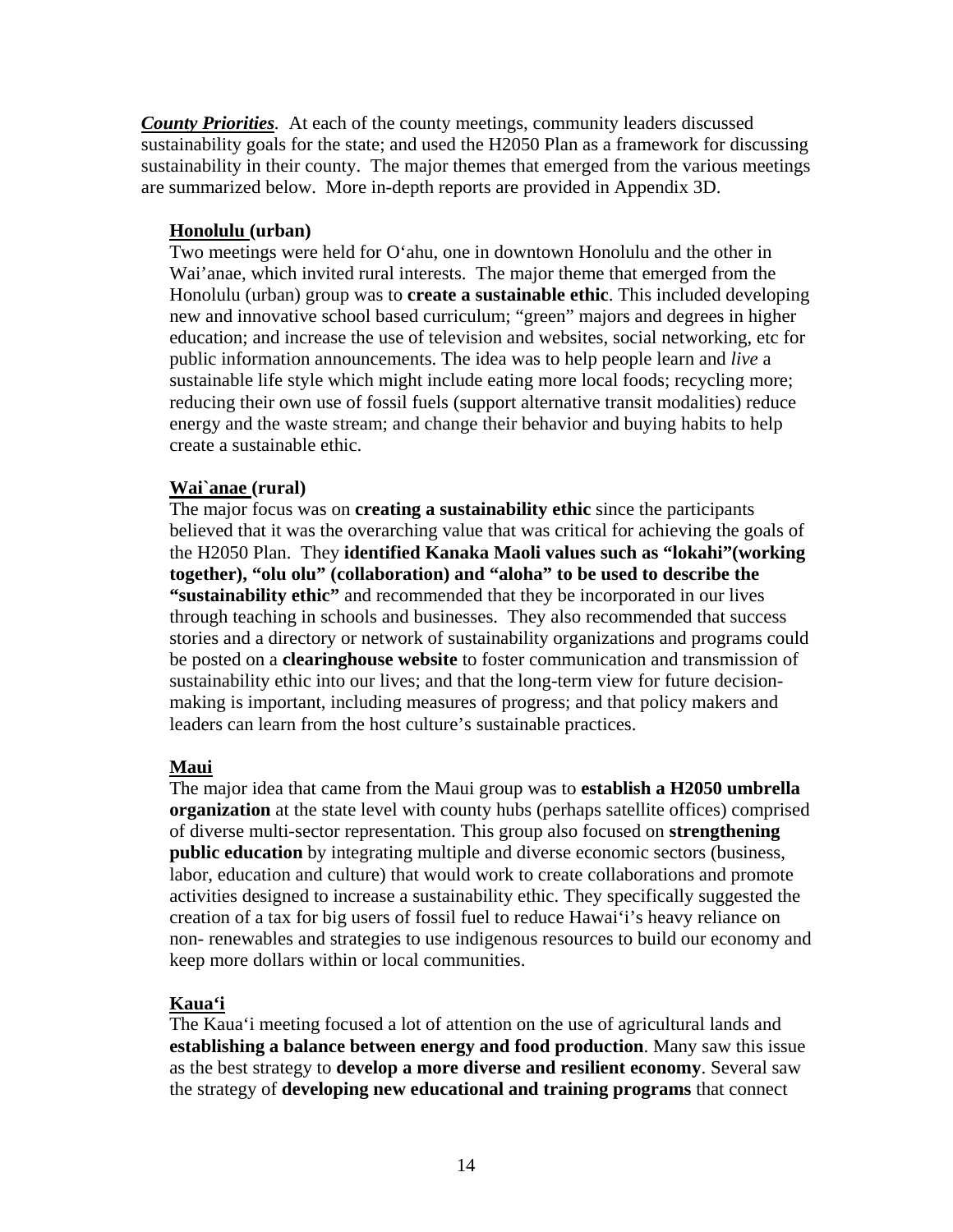business, community and schools so new, green jobs can be develop in diversified community clusters and the youth will stay since good jobs will emerge. There was also a strong desire to **protect the cultural history of the island** and insure that the kanaka maoli cultural values are taught and honored in schools.

# **Hilo**

**Developing a diversified economy** and **creating a sustainable ethic** were the most important issues to the Hilo group. **Updating the building codes, procurement and permitting processes** designed to support new ideas for efficiency and sustainability was also important to this group. Many spoke about **respecting the existing resources** and re-thinking what has worked in the past, as well as **supporting local businesses and agriculture** by creating incentives (preferences) for local products and services was discussed as a way to create a sustainable ethic and preserve kanaka maoli culture and values.

#### **Kona**

The major agreement that came forward from the dialog in Kona was to **seek ways to create sustainable ways of living** (more than just creating an ethic) and **demonstrate this by example in state and local government**. The group was also interested in developing a more diverse and resilient economy by **streamlining the bureaucracy** (e.g. barriers to zoning and permitting delays) and of particular concern to this community was the need to **increase the diversity of medical care providers and increase access to primary care and long term care medical services**.

## *Statewide Priorities*

Over a hundred people from across the state met to discuss the priority actions identified in the H2050 Plan. Specific action recommendations also were identified and categorized within each goal. Of particular interest is that fact that these people reviewed the H2050 Plan and considered each goal and action statement based on their knowledge and the information from their own county. They did not just "redo" the precious plan, but actually developed action plans that *confirm* the goals, objectives and strategies necessary to move forward. Building on the H2050 Plan, these participants, representing a broad cross sector of the state, identified the necessary actions that must be undertaken to achieve the Plan goals. Sector representatives were asked which policy options would be most effective. For each goal, the highest-ranking options are as follows: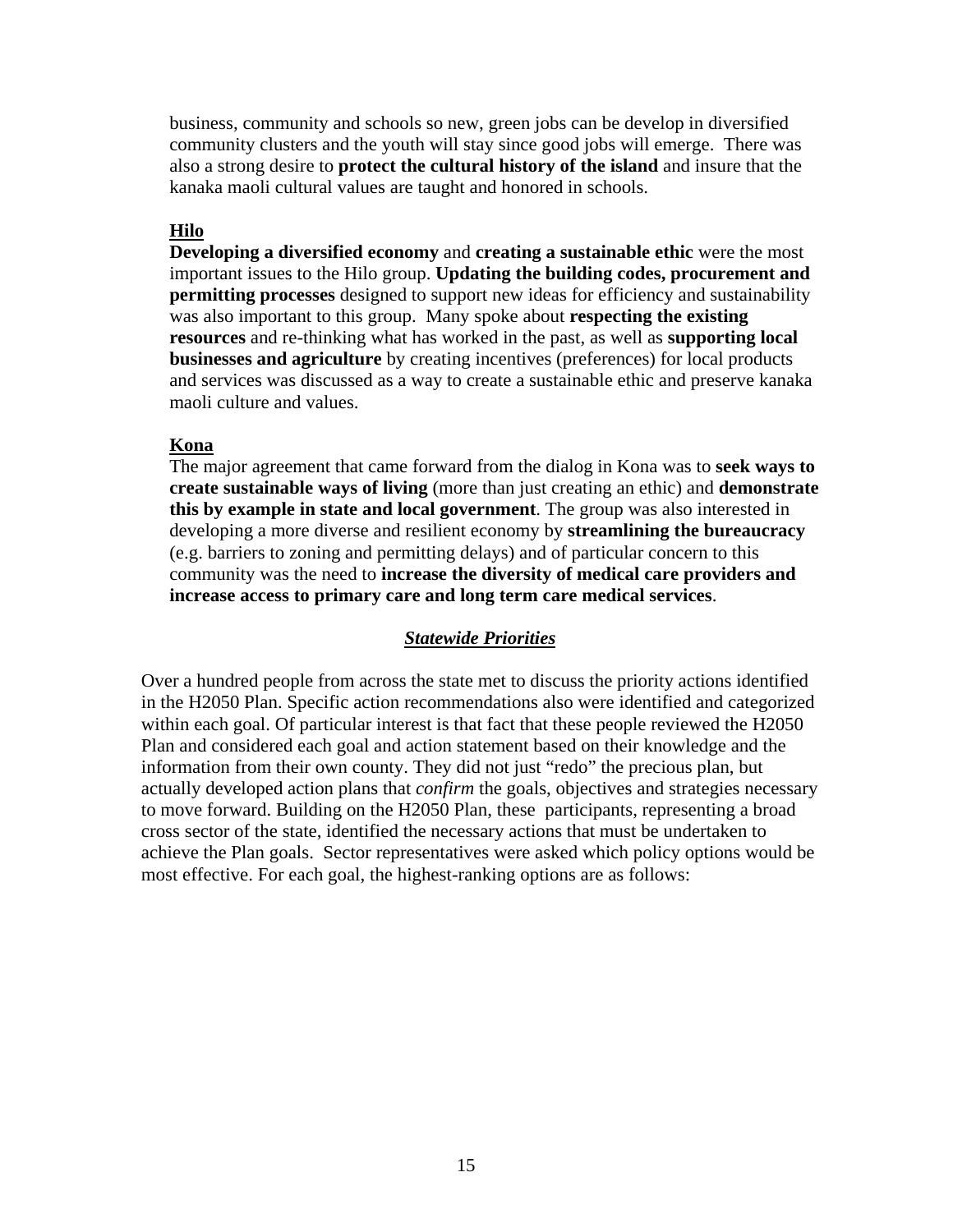| <b>Statewide Priorities and Supported Actions</b>                                                                                                              |                                                                         |                                                                                                                                                                                                                                        |  |
|----------------------------------------------------------------------------------------------------------------------------------------------------------------|-------------------------------------------------------------------------|----------------------------------------------------------------------------------------------------------------------------------------------------------------------------------------------------------------------------------------|--|
| <b>Goals</b>                                                                                                                                                   | <b>Priority Actions</b>                                                 | <b>Specific Action(s)</b>                                                                                                                                                                                                              |  |
| WAY OF LIFE: Living<br>sustainably is part of<br>our daily practice in<br>Hawai'i.                                                                             | Create a<br>sustainability ethic                                        | Creatively educate the community about the<br>1.<br>importance of living sustainably<br>Launch programs in the schools to teach<br>2.<br>sustainability strategies                                                                     |  |
|                                                                                                                                                                | Strengthen public<br>education                                          | Support early learning initiatives<br>1.<br>Increase the development of charter schools<br>2.                                                                                                                                          |  |
| THE ECONOMY: Our<br>diversified and globally<br>competitive economy<br>enables us to<br>meaningfully live,                                                     | Develop a more<br>diverse & resilient<br>economy                        | Increase production and consumption of local<br>1.<br>foods and products<br>Provide incentives to foster sustainability-<br>2.<br>related industries, such as renewable energy<br>and environmental friendly technologies              |  |
| work and play in<br>Hawai'i.                                                                                                                                   | Increase<br>production &<br>consumption of<br>local foods &<br>products | Provide incentives to grow and buy local<br>1.<br>products<br>Provide funding or loans to local farmers<br>2.<br>Educate the public on why buying local<br>3 <sub>1</sub><br>produce is important to building a sustainable<br>economy |  |
| <b>ENVIRONMENT: Our</b><br>natural resources are<br>responsibly and                                                                                            | Reduce reliance on<br>fossil fuels                                      | Increase the amount of electricity generated<br>1.<br>by renewable resources<br>Adopt green building codes<br>2.                                                                                                                       |  |
| respectfully used,<br>replenished and<br>preserved for future<br>generations.                                                                                  | Increase recycling,<br>reuse & waste<br>reduction<br>strategies         | Support recycling systems for bottles, cans<br>1.<br>and paper in every neighborhood<br>Provide incentives for businesses to initiate<br>2.<br>recycling                                                                               |  |
| <b>COMMUNITY &amp;</b><br><b>SOCIAL WELL-</b><br><b>BEING: Our</b><br>community is strong,                                                                     | Increase affordable<br>housing<br>opportunities                         | Provide incentives for private developers to<br>1.<br>build low income housing<br>Adopt inclusionary zoning laws that require<br>2.<br>all new housing developments to include<br>some affordable housing units                        |  |
| healthy, vibrant and<br>nurturing, providing<br>safety nets for those in<br>need.                                                                              | Provide access to<br>long term care and<br>elderly housing              | 1. Provide tax credits or exemptions for<br>developers of long term care and/or elderly<br>housing<br>Provide funding for developers of elder care<br>2.<br>housing projects                                                           |  |
| <b>KANAKA MAOLI</b><br><b>CULTURE &amp; ISLAND</b><br><b>VALUES: Our Kanaka</b><br>Maoli and island<br>cultures and values are<br>thriving and<br>perpetuated. | Preserve &<br>perpetuate Kanaka<br>Maoli and island<br>cultural values  | Celebrate diversity and island cultural<br>1.<br>practices<br>Support and encourage Kanaka Maoli cultural<br>2.<br>practices and support subsistence-based<br>businesses                                                               |  |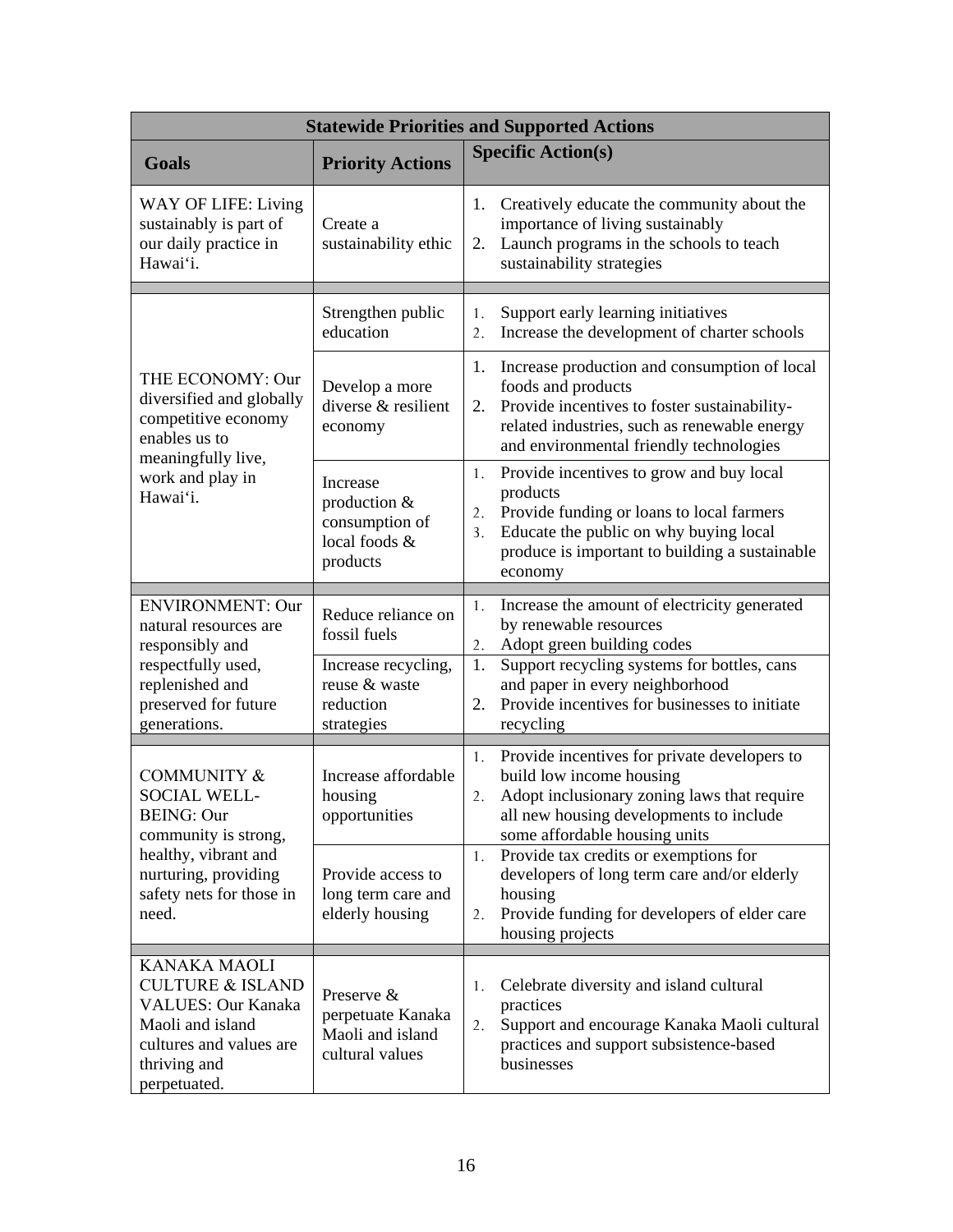# Community Leaders Speak – From Their Perspectives

To provide policymakers with actual statements from community leaders "in their own words" how important sustainability is for Hawai'i and the commitment and perspective from their sectors, the following individuals share their vision and ideas. Brief statements are provided below with a full text in Appendix 4.

# **Education**

Education will play a key role in meeting the goals of the Hawaii2050 Sustainability Plan. By following a meaningful and sustainable blueprint for education reform, Hawai'i's public schools will be transformed into 21stcentury institutions of learning…*Pat Hamamoto, Hawai'i State Department of Education*

…I see the +[Hawai'i 2050 Sustainability Plan] as a road map providing guidance in how to arrive at a destination, namely a sustainable Hawai'i…without a concerted and coordinated effort, the goal of a sustainable Hawai'i will be difficult to achieve. However, without a plan to guide these efforts, the goal will be almost impossible to achieve …the most important step toward implementing the Hawai'i Sustainability Plan will be the adoption of the plan itself…*Jeffrey S. Hunt, Maui County*



Food and water are two of the most important things for sustainability, without them, we cannot survive! We must learn to balance water needs for everything -- domestic, environment, cultural, AND AGRICULTURE needs and use must all be assessed on an even playing field. Decisions on water need to take into account whether the agricultural production is good for Hawaii…we need to sustain these values and goals, which are part of the Hawai'i 2050 Sustainability, Plan.... *Dean Okimoto, Nalo Farms*



The Department of Defense, working through the U.S. Pacific Command, has devoted considerable effort to addressing Sustainability in Hawai'i. The military services and the Coast Guard understand the importance of Sustainability as an organizing principle in facing the enormous challenges confronting our country and the State of Hawaii…*H. Killian, Office of the Deputy Assistant Secretary of the Army* 



# **Environment**

Mālama Kaua'i is committed to systemic change that will result in a sustainable future. As called out in the Hawai'i 2050 Plan, we focus on changes in key areas: water, food, energy and economy - using relocalization as a primary strategy. Relocalization means creating and supporting local choices for that which sustains us…*Keone Kealoha, Mālama Kaua'i*

# <u>Non-profit Sec</u>

The H2050 goal for community and social well-being is "Our community is strong, healthy, vibrant and nurturing, providing safety nets for those in need." Aloha United Way's mission fits well with this goal and the strategic actions related to it. We have already set priorities at Aloha United Way and are focusing our efforts on creating long-term improvements in our community, particularly in the areas of crime and drug use, homelessness, early childhood development, financial stability and independence and emergency and crisis services …*Susan Au Doyle, Aloha United Way*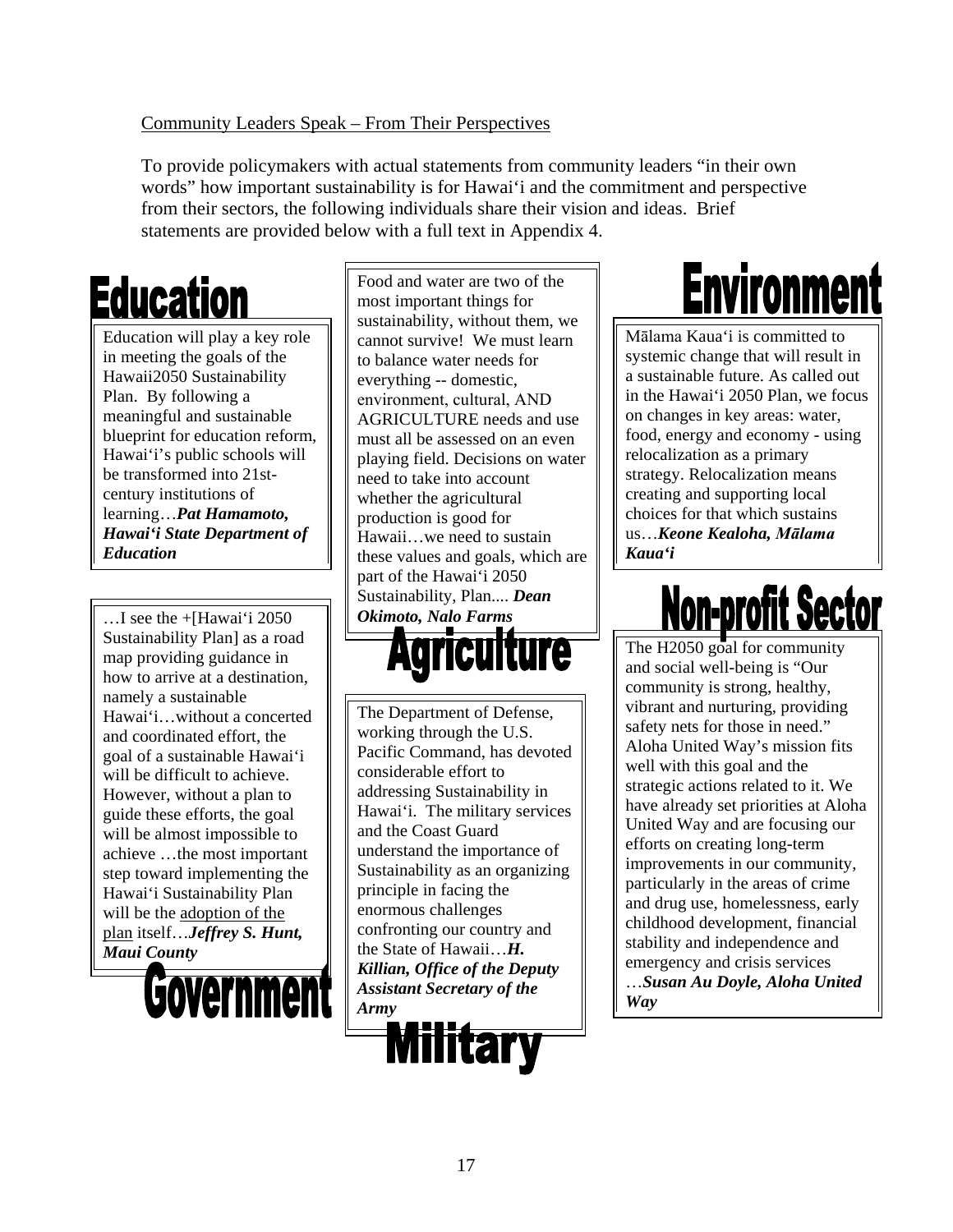# *B. Data, Data Sources, Indicators and Benchmarks for Sustainability*

The H2050 Plan identified 55 indicators to measure progress toward its goals and priority actions. To further refine these indicators, the SSPPC consulted with community leaders through stakeholder surveys and cross-sector dialog meetings as well as research of existing reports We sought to identify indicators which were aligned with the H2050 goals and priority actions AND for which data and data sources are available that could provide ongoing feedback to mark progress toward the goals. We also included other indicators that could measure progress which have been developed and are being used by county and community organizations.

The SSPPC used the following criteria and definitions in identifying and reviewing the indicators and potential benchmarks to mark progress toward the H2050 Plan goals.

Identified in the H2050 Plan were **indicators,** which are variables that provide measurable information, which can show the direction of change taking place. They can be used to learn if the current efforts being made in the community or by policymakers are indeed resulting in the desired change. <sup>5</sup> These indicators point to the **data,** which are the factual information (measures or statistics) collected from specific **data sources** which are collected in the field from people (primary) or the documents or available sets of reports, information or findings that provide information (secondary).

Act 225 also asked the SSPPC to identify **benchmarks**, which are the standard by which something may be judged, measured or assessed; a point of reference against which progress (or lack of it) may be measured over time. Benchmarks are the performance goals, or the agreed upon standard of excellence. For our purposes, benchmarks can provide a numerical value for individual indicators, and are specific data points against which future trends can be compared. For example, one measure of progress toward the H2050 sustainable environment is to reduce our dependence on fossil fuel. The **indicator** of progress toward the goal of energy independence is the % use of petroleum and the data source would be from the Departments of Taxation and Business, Economic Development and Tourism on the revenues and consumption of oil. Our benchmark or standard to judge how well we do has been set by the State of Hawai'i: 70% reduction in oil consumption by 2030 through energy efficiency and renewable energy.

Research in other jurisdictions suggests that specific indicators should be selected by a community-based selection process. This leads to more constructive deliberation and agreements that allow cooperating agencies and organizations to also develop working relationships, openly voice concerns, and define available assets that can further the plan. Successful benchmarking projects assign specific agencies to be responsible to collect data and monitor the progress towards specific benchmarks. In Hawai'i, the process to establish meaningful and measurable indicators and benchmarks will require further development through community meetings.

 <sup>5</sup> Atkisson, A. (1998). *Community Indicators Handbook: Measuring Progress Toward Healthy & Sustainable Communities .* Darby, PA: Diane Publishing Company.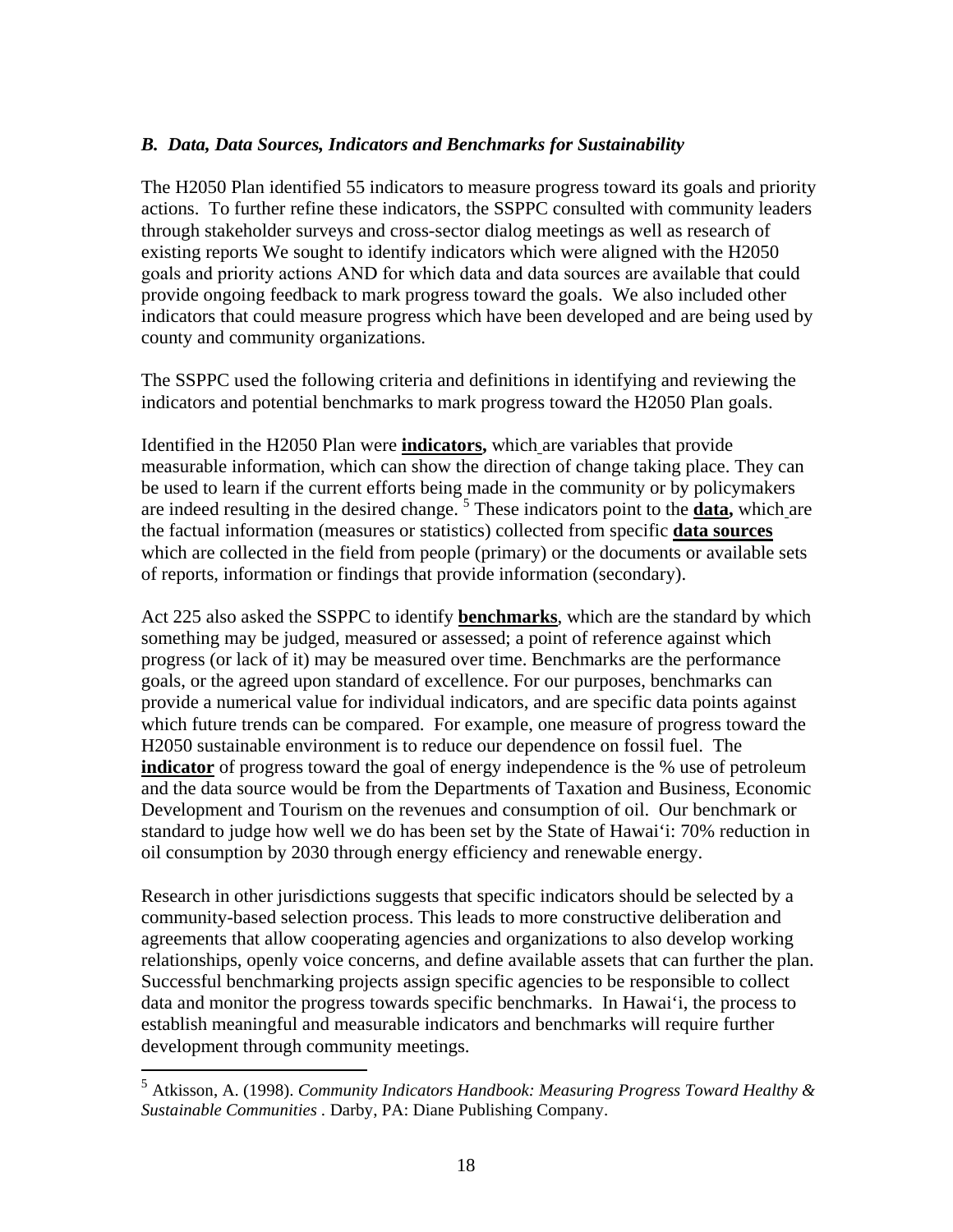Findings in this portion of the report are meant to be a starting point for the next phase of implementation for the Hawai'i 2050 Sustainability Plan – initiation of communitydriven interaction to select appropriate, measureable indicators and benchmarks.<sup>5</sup>

For the purposes of this report, the SSPPC examined the indicators identified by the Task Force and, in some cases, realigned them with each of the five goals of the H2050 Plan. Other indicators were also identified in the cross-sector dialog sessions and these are also included. To ensure that indicators were measurable and data sources are available to measure progress on a continuing basis, SSPPC researched the availability of data sources as well as five county-specific sustainability reports and three sustainabilityrelated studies to confirm which indicators could be measured with currently available data. The following are findings related to a defined data set of potential indicators, documented existing data sources, and a number of potential indicators (and, in the future, benchmarks) for measuring accountability and progress.

The SSPPC, building on the list of indicators developed by the H2050 Plan, (see Appendix 5 for details of data sources and the original list of indicators) collected data from other jurisdictions and offer the following for consideration.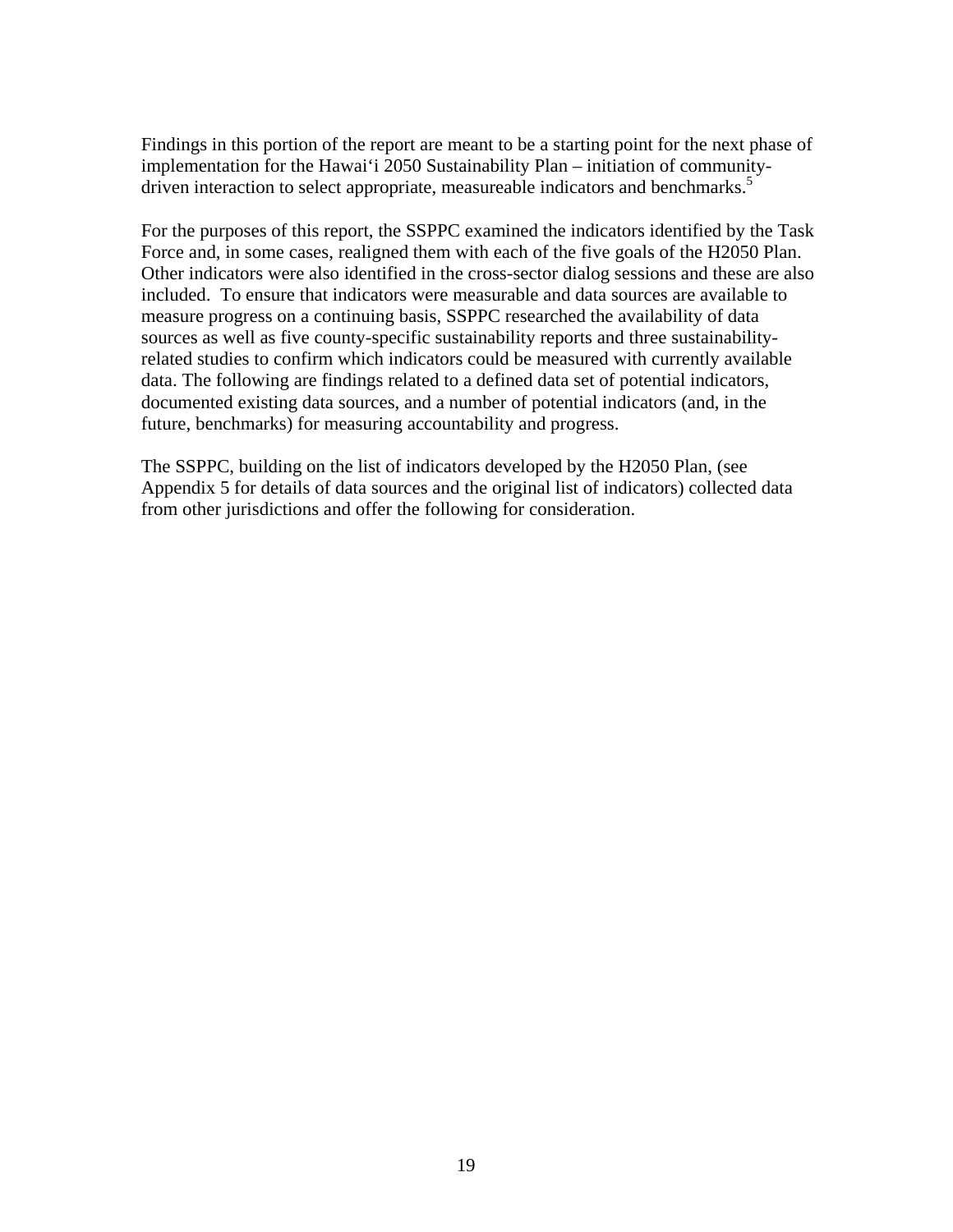# **GOAL: Sustainability Way of Life**

The H2050 Plan offered 9 indicators to measure progress toward these goals set out in the H2050 Plan. Based on information collected in the cross-sector dialog discussions, SSPPC categorized the indicators and offered other indicators to more accurately measure progress. SSPPC offers 5 indicators with data for this goal.

# *Sustainability Way of Life Indicators*

Sustainability depends on both individual and institutional actions. Cross-sector dialog discussions suggested a strong support for the view that educating the community about strategies to live sustainably is paramount, with a particular focus on students. Though the indicators to measure community understanding and support of sustainability practices are repeated in other goals, these indicators have been selected as valid ways to objectively measure community sentiment on sustainability.

|                   | <b>INDICATORS</b>                | <b>DATA SOURCE</b>  | <b>USED BY</b> |
|-------------------|----------------------------------|---------------------|----------------|
| <b>H2050 Plan</b> | Renewable and alternative energy | DBEDT, PUC          | <b>UH-COF</b>  |
| <b>Indicators</b> | use $(\% )$                      |                     |                |
|                   | Solar or other alternative water | <b>HECO</b>         |                |
|                   | heating sources (%)              |                     |                |
|                   | Per capita water consumption     | DBEDT, county water | <b>UH-COF</b>  |
|                   |                                  | departments         |                |
|                   | Per capita energy consumption    | HECO, DBEDT         | <b>UH-COF</b>  |
|                   | Households participating in      | DOH, county public  | <b>UH-COF</b>  |
|                   | recycling $(\%)$                 | works agencies      |                |

# *Sustainability Way of Life Indicators – More Data Needed*

The H2050 Plan and cross-sector dialog discussions suggested the following indicators. These may be helpful in measuring progress, but no data is currently being collected.

|                   | <b>INDICATORS</b>                  | <b>POTENTIAL</b>   | <b>SUGGESTED BY</b>         |
|-------------------|------------------------------------|--------------------|-----------------------------|
|                   |                                    | <b>DATA SOURCE</b> |                             |
| <b>H2050 Plan</b> | Schools that have adopted          | DOE, private       | <b>H2050 Plan</b>           |
| <b>Indicators</b> | sustainability modules (%)         | schools            |                             |
|                   | Residents that understand and      | Sustainability     | <b>H2050 Plan</b>           |
|                   | support sustainability practices   | Council (proposed  |                             |
|                   | (% )                               | by H2050 Plan)     |                             |
|                   | Government, business, labor and    | Sustainability     | <b>H2050 Plan</b>           |
|                   | community organizations that       | Council (proposed  |                             |
|                   | adopt sustainability practices and | by H2050 Plan)     |                             |
|                   | policies                           |                    |                             |
|                   | New cars purchased that use        | DBEDT, PUC         | <b>H2050 Plan</b>           |
|                   | renewable fuel technology          |                    |                             |
| <b>Other</b>      | Green job training programs at     | DOE, private       | H <sub>2050</sub> CS Dialog |
| <b>Potential</b>  | high schools, community            | schools            | participants                |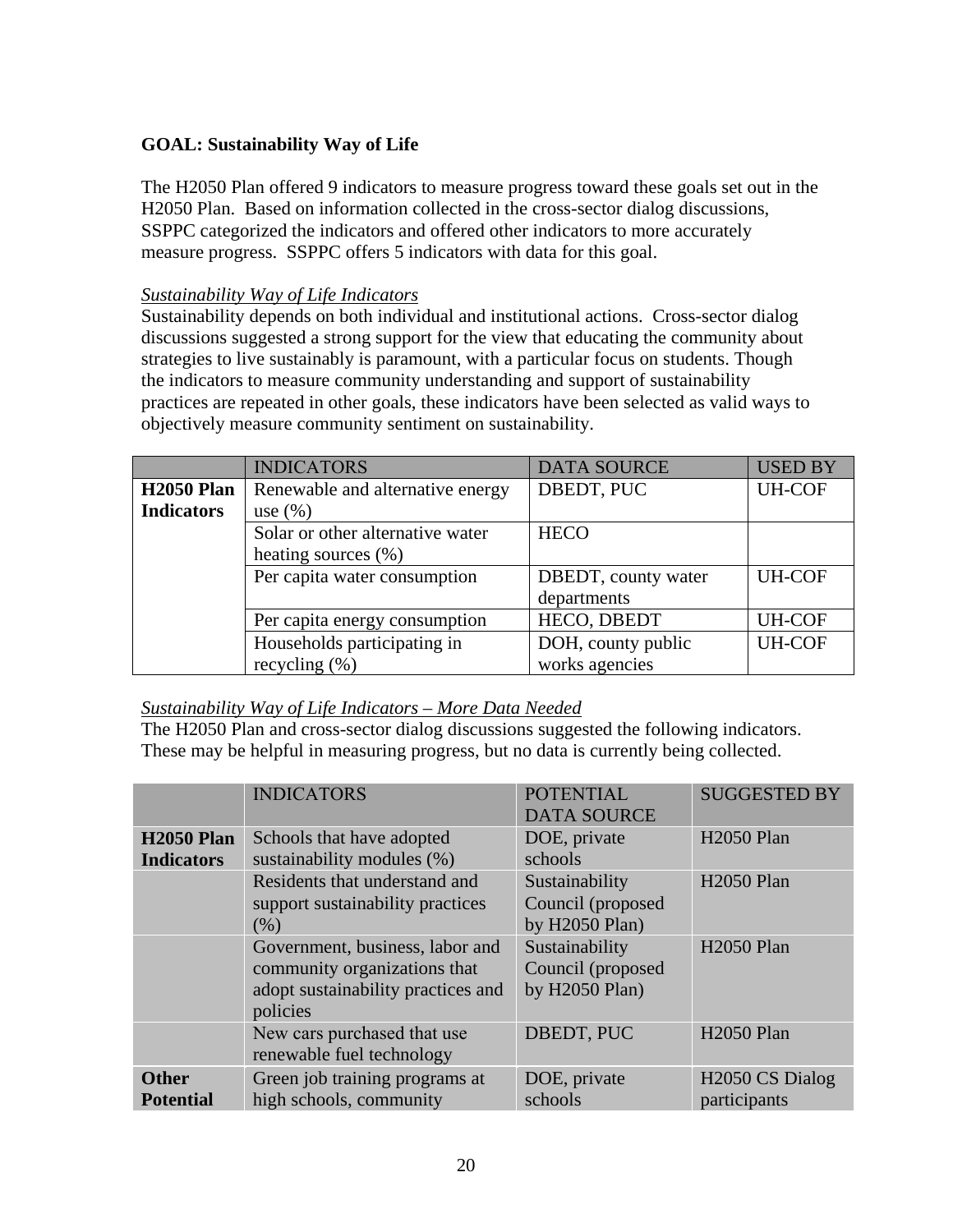# **Indicators** colleges and universities (#) **GOAL: The Economy**

The H2050 Plan offered 11 indicators to measure progress toward the economic goals set out in the H2050 Plan. Based on information collected in the cross-sector dialog discussions, SSPPC categorized the indicators and offered other indicators to more accurately measure progress. SSPPC offers 13 indicators with data for this goal.

# *Student Preparedness for the Workforce*

Economic sustainability depends on a trained, productive, innovate and flexible workforce. Cross-sector dialog discussions suggested that education is an important component for a healthy economy. Therefore, we are listing indicators to measure student's preparedness for the workforce.

|                   | <b>INDICATORS</b>                           | <b>DATA SOURCE</b>   | <b>USED BY</b> |
|-------------------|---------------------------------------------|----------------------|----------------|
| <b>H2050 Plan</b> | People aged $25+$ with less than            | <b>DOE</b>           | UH-COF;        |
| <b>Indicators</b> | high school education (%)                   |                      | Counties       |
|                   | High school seniors accepted into           | DOE, private schools | UH-COF;        |
|                   | higher education or training $(\%)$         |                      | Counties       |
| <b>Other</b>      | Students meeting Hawai'i                    | DOE, private schools | Counties       |
| <b>Potential</b>  | standards in math and reading (%)           |                      |                |
| <b>Indicators</b> |                                             |                      |                |
|                   | 8 <sup>th</sup> grade students that meet or | <b>DOE</b>           | <b>UH-COF</b>  |
|                   | exceed NAEP proficiency in math,            |                      |                |
|                   | reading and writing (%)                     |                      |                |
|                   | Scores on community college                 | DOE, private schools | UH-COF;        |
|                   | entrance exams and standardized             |                      | Counties       |
|                   | tests (ACT, SAT)                            |                      |                |

## *Economic Diversity*

Participants in the stakeholder survey and cross-sector dialogs indicated that establishing a more diverse and resilient economy is among the highest priorities for action. A diversity of jobs that offer living wages and reasonable income distribution is a good measure of economic sustainability. Also, we need to know if industries like technology, agriculture and healthcare are growing relative to the size of the state economy.

|                   | <b>INDICATORS</b>              | <b>DATA SOURCE</b>   | <b>USED BY</b> |
|-------------------|--------------------------------|----------------------|----------------|
| <b>H2050 Plan</b> | Employment by sector $(\#,\%)$ | DLIR, DBEDT          | UH-COF;        |
| <b>Indicators</b> |                                |                      | Counties       |
|                   | Living wage jobs in Hawai'i,   | DLIR, UH             | Counties       |
|                   | relative to total jobs (%)     |                      |                |
|                   | Percent of income shared by    | DLIR, DBEDT          | <b>UH-COF</b>  |
|                   | households in the top 20%      |                      |                |
|                   | Science and technology-based   | DBEDT, UH, DLIR      | UH-COF;        |
|                   | workers $(\%)$                 |                      | Counties       |
|                   | College degrees awarded in     | UH, private colleges | <b>UH-COF</b>  |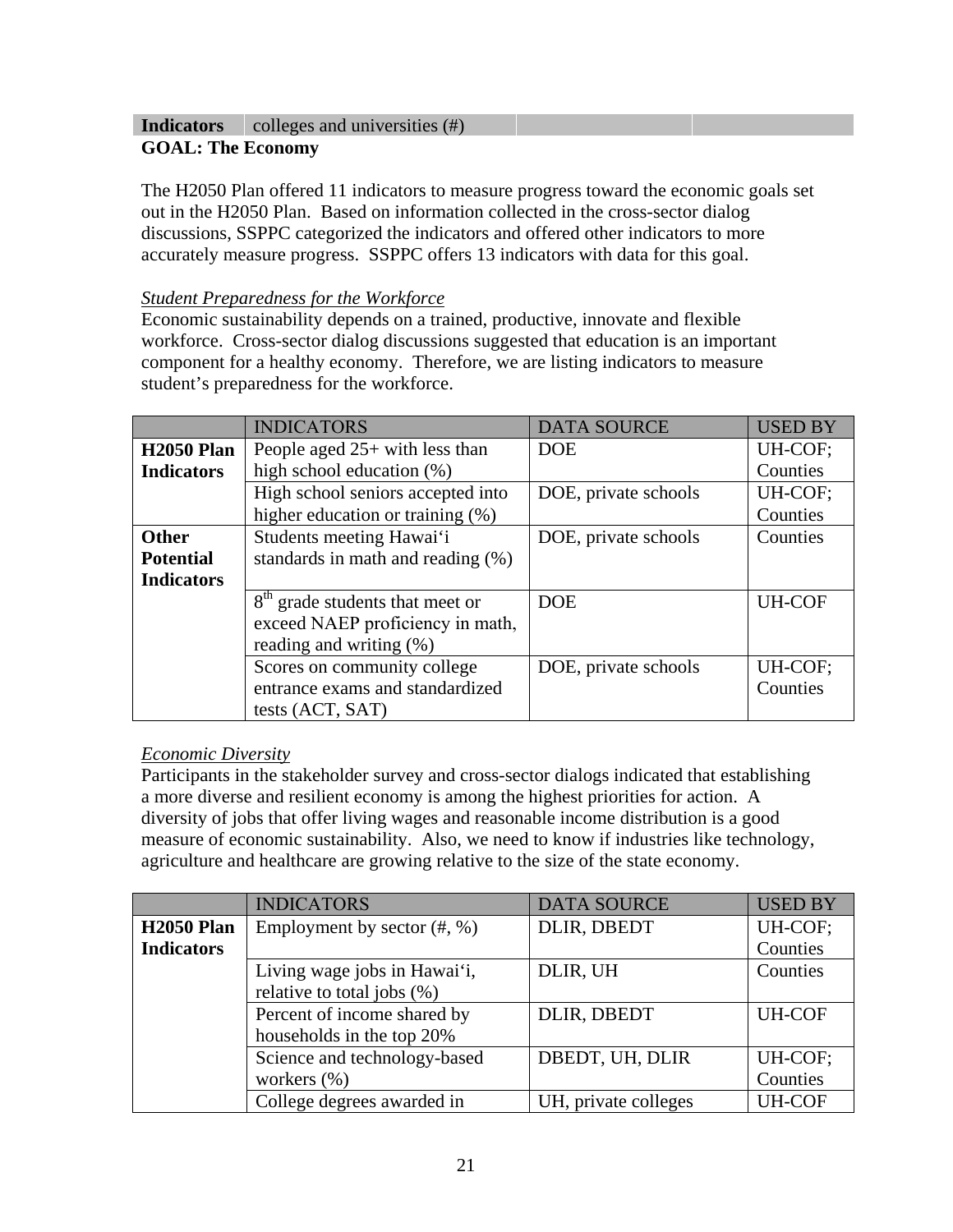|                   | science, technology, engineering,<br>and mathematics $(\% )$ |             |          |
|-------------------|--------------------------------------------------------------|-------------|----------|
| <b>Other</b>      | Unemployment rate $(\%)$                                     | DLIR, DBEDT | UH-COF;  |
| <b>Potential</b>  |                                                              |             | Counties |
| <b>Indicators</b> |                                                              |             |          |

# *Food Self-Sufficiency*

Reduced dependence of imported food and incidences of hunger are key indicators of sustainability.

|                   | <b>INDICATORS</b>                | <b>DATA SOURCE</b> | <b>USED BY</b> |
|-------------------|----------------------------------|--------------------|----------------|
| <b>H2050 Plan</b> | Food produced and consumed       | <b>DOA</b>         | Counties       |
| <b>Indicators</b> | locally $(\%)$                   |                    |                |
|                   | Acres in agricultural production | <b>DOA</b>         | Counties       |
|                   | $(\$value, #)$                   |                    |                |

# *Economy Indicators – More Data Needed*

The Task Force and others suggested the following indicators, which may be helpful in measuring progress toward the economic goals set by the H2050 Plan. However, data is not currently being collected on a regular basis for these indicators.

|                                                             | <b>INDICATORS</b>                                                          | <b>POTENTIAL</b><br><b>DATA SOURCE</b> | <b>SUGGESTED BY</b>                                |
|-------------------------------------------------------------|----------------------------------------------------------------------------|----------------------------------------|----------------------------------------------------|
| H <sub>2050</sub><br><b>Task Force</b><br><b>Indicators</b> | Children enrolled in preschool<br>(% )                                     | DOE, private<br>schools                | H <sub>2050</sub> Task Force                       |
|                                                             | Dollars spent in locally-owned<br>businesses $(\$)$                        | DBEDT, UH                              | H <sub>2050</sub> Task Force                       |
|                                                             | Value of goods and services<br>imported and exported (\$)                  | DBEDT, UH                              | H <sub>2050</sub> Task Force                       |
|                                                             | Gross licensing revenue from<br>commercialized university<br>research      | UH, private colleges                   | H <sub>2050</sub> Task Force                       |
|                                                             | University, government and<br>private sector research and<br>development() | UH, US DOD                             | H <sub>2050</sub> Task Force                       |
|                                                             | Need for emergency food                                                    | Food banks survey                      | H <sub>2050</sub> Task Force<br>; used by Counties |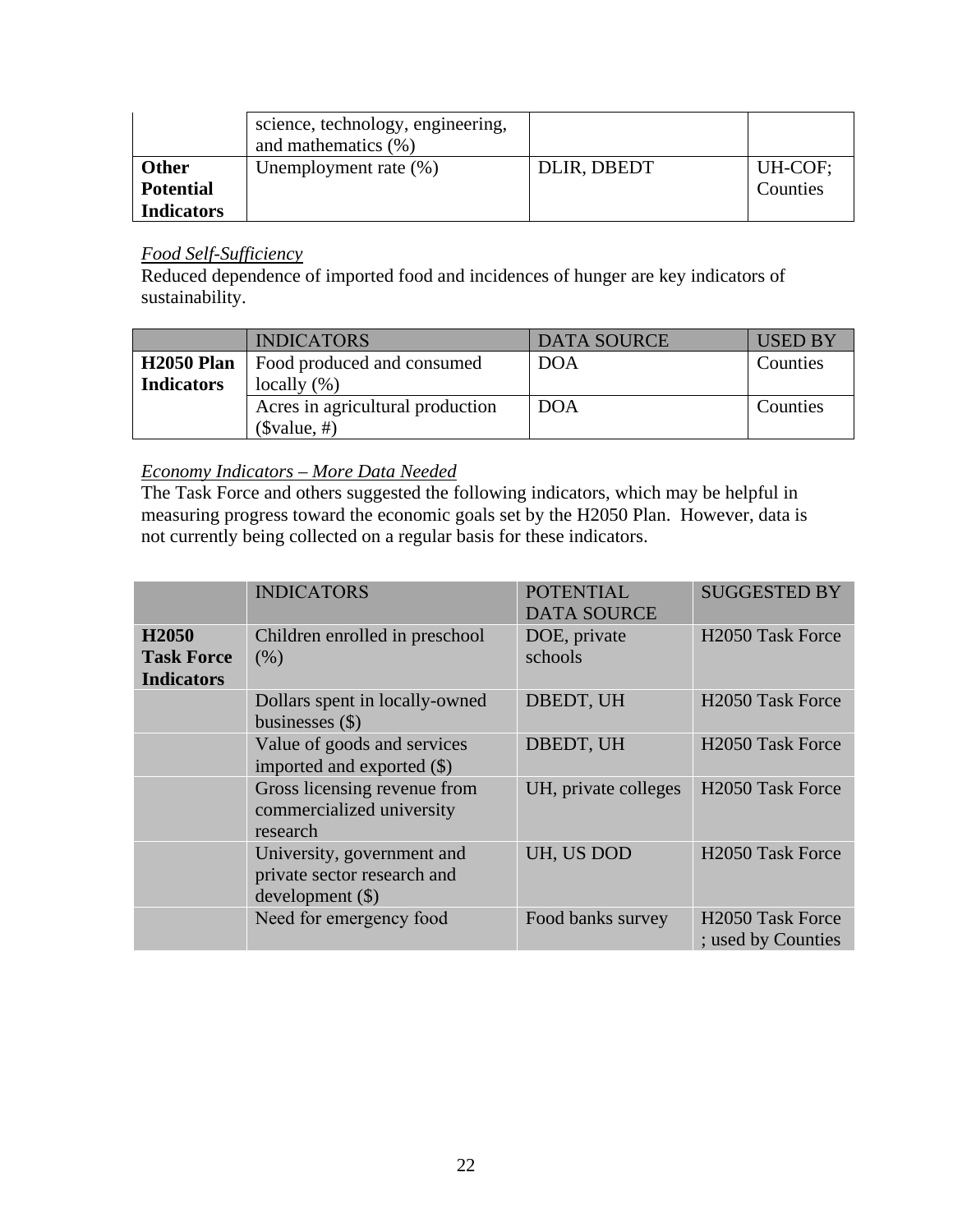# **GOAL: THE ENVIRONMENT**

The Task Force offered 10 indicators to measure progress toward the environmental goals set out in the H2050 Plan. Based on information collected in the cross-sector dialog discussions, SSPPC categorized the indicators and offered other indicators to more accurately measure progress. SSPPC offers 14 indicators with data for this goal.

# *Diverting Waste from Landfills*

Sustainable communities find ways to re-use and recycle waste.

|                   | <b>INDICATORS</b>                  | <b>DATA SOURCE</b>      | <b>USED BY</b> |
|-------------------|------------------------------------|-------------------------|----------------|
| <b>H2050 Plan</b> | Recycled solid waste, by selected  | DOH, county departments | UH-COF;        |
| <b>Indicators</b> | commodities (%, tons)              | of environmental        | Counties       |
|                   |                                    | management              |                |
|                   | Treated wastewater reuse (1,000)   | DOH, county departments | UH-COF;        |
|                   | gal/year)                          | of environmental        | Counties       |
|                   |                                    | management              |                |
| Other             | HI-5 beverage container collection | <b>DOH</b>              | UH-COF;        |
| <b>Potential</b>  | $(\%$ , tons)                      |                         | Counties       |
| <b>Indicators</b> |                                    |                         |                |

# *Protecting Natural Areas & Water Systems*

Monitoring environmental indicators – like shoreline loss and population levels of select invasive species – is an indicator of Hawai'i's progress in preventing further erosion and ecological damage to protect our natural resources. Further, maintaining healthy aquifers through monitoring and reuse is fundamental to a healthy environment and sustainable community. Data is available for indicators suggested by the H2050 Plan, and some resonated in other studies as important to measure to mark progress toward sustainable environmental management.

|                   | <b>INDICATORS</b>                    | <b>DATA SOURCE</b>            | <b>USED BY</b> |
|-------------------|--------------------------------------|-------------------------------|----------------|
| <b>H2050 Plan</b> | Pollution level in streams, aquifers | DLNR, DOH                     | <b>UH-COF</b>  |
| <b>Indicators</b> | and coastal water (%, ppm)           |                               |                |
| <b>Other</b>      | Overall stream rating                | <b>DOH-Clean Water Branch</b> | Counties       |
| <b>Potential</b>  |                                      |                               |                |
| <b>Indicators</b> |                                      |                               |                |
|                   | Acres reserved for parks and         | County departments of         | Counties       |
|                   | historic sites $(\#)$                | finance                       |                |

# *Smart Growth, Renewable Energy & Energy Efficiency*

Use of renewable energy and energy conservation measures reduce Hawai'i's dependency on fossil fuels. Also, Hawai'i can reduce urban sprawl and protect natural resources by constructing town-centered, transit and pedestrian oriented developments. SSPPCC offers other indicators to measure transportation efficiency, as it can also reduce Hawai'i's dependency on fossil fuel.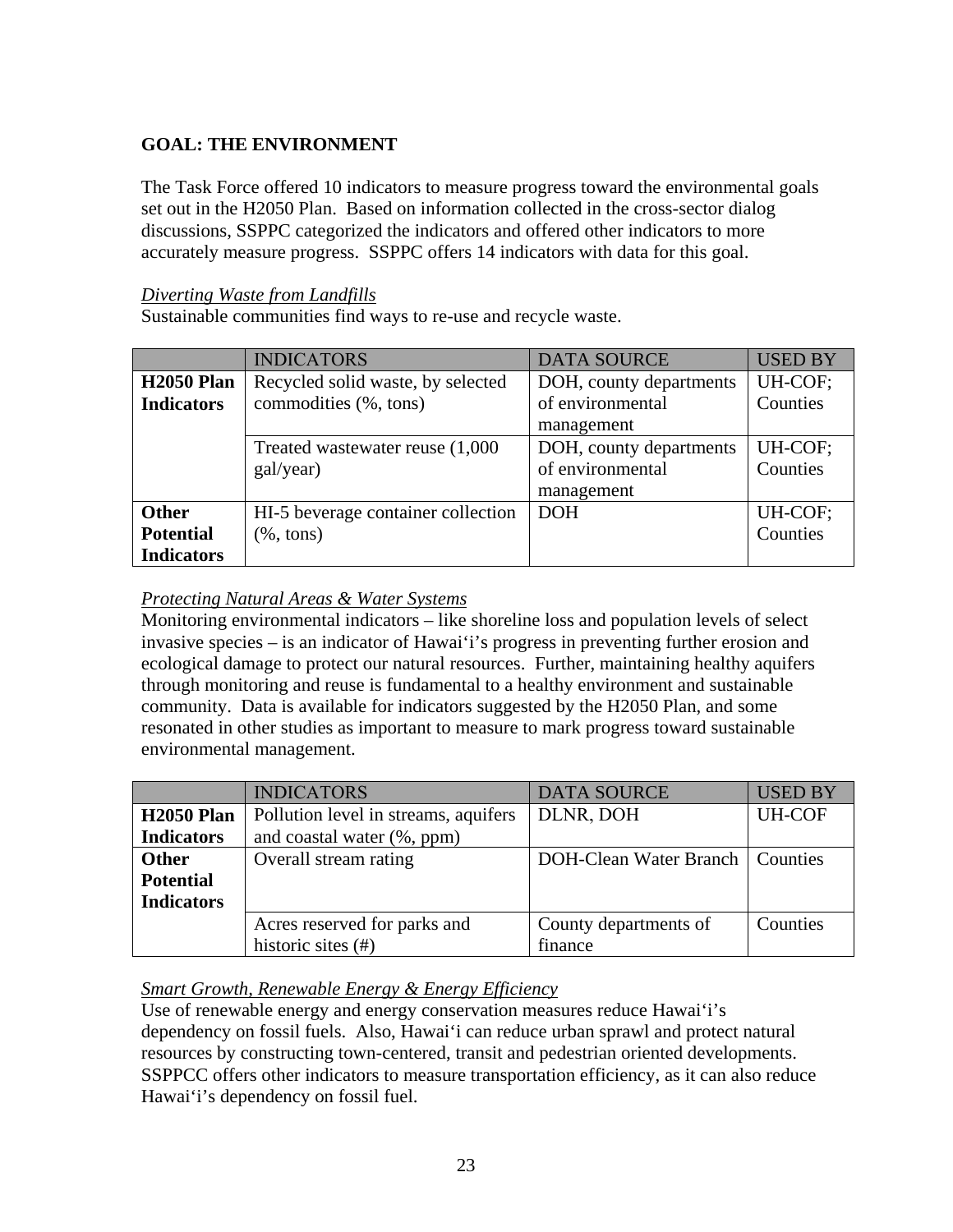|                   | <b>INDICATORS</b>                        | <b>DATA SOURCE</b>        | <b>USED BY</b> |
|-------------------|------------------------------------------|---------------------------|----------------|
| <b>H2050 Plan</b> | Electric power consumption and           | Utility companies         | Counties       |
| <b>Indicators</b> | capacity (MWh sold, peak)                |                           |                |
|                   | Change in annual vehicle miles           | <b>DOT</b>                | Counties       |
|                   | traveled $(\% )$                         |                           |                |
|                   | Leadership in Energy&                    | <b>US Green Building</b>  | Counties       |
|                   | <b>Environmental Design (LEED)</b>       | Council                   |                |
|                   | type building permits issued $(\% , \#)$ |                           |                |
| <b>Other</b>      | Electric power produced from             | Utility companies         | UH-COF;        |
| <b>Potential</b>  | renewable sources (%, MWh)               |                           | Counties       |
| <b>Indicators</b> |                                          |                           |                |
|                   | Energy Star homes (#, %)                 | <b>US-EPA Energy Star</b> | Counties       |
|                   | Registered vehicles (#)                  | County transportation     | Counties       |
|                   |                                          | department                |                |
|                   | Mass transit ridership $(\#,\%)$         | County transportation     | Counties       |
|                   |                                          | departments               |                |
|                   | Gasoline and diesel fuel                 | <b>DBEDT</b>              | Counties       |
|                   | consumption (gallons, gal/person)        |                           |                |

# *Environment Indicators – More Data Needed*

The Task Force and others suggested the following indicators, which may be helpful in measuring progress toward the environmental goals set by the H2050 Plan. However, data is not currently being collected on a regular basis for these indicators.

|                   | <b>INDICATORS</b>                    | <b>POTENTIAL</b>        | <b>SUGGESTED BY</b>          |
|-------------------|--------------------------------------|-------------------------|------------------------------|
|                   |                                      | <b>DATA SOURCE</b>      |                              |
| <b>H2050 Plan</b> | Shorelines threatened, retreating    | DLNR, county            | <b>H2050 Plan</b>            |
| <b>Indicators</b> | or lost $(\%, \#)$                   | planning                |                              |
|                   |                                      | departments             |                              |
|                   | Lands and water protected for        | <b>DLNR</b>             | <b>H2050 Plan</b>            |
|                   | native plants and animals $(\%, \#)$ |                         |                              |
|                   | Invasive species introduced to       | US Fish & Wildlife      | <b>H2050 Plan</b>            |
|                   | Hawai'i annually, including          | Service, Hawai'i        |                              |
|                   | intra-island migration (#, %,        | <b>Invasive Species</b> |                              |
|                   | types)                               | Council                 |                              |
|                   | Water level in streams and           | DLNR, DOH               | <b>H2050 Plan</b>            |
|                   | aquifers $(\% , \#)$                 |                         |                              |
|                   | New urban developments               | LUC, county             | <b>H2050 Plan</b>            |
|                   | consistent with "smart growth"       | planning                |                              |
|                   | principles $(\%, \#)$                | departments             |                              |
|                   | Locally produced renewable and       | DBEDT, utility          | <b>H2050 Plan</b>            |
|                   | alternative energy (%)               | companies               |                              |
|                   | Use of ridesharing and               | Survey                  | H <sub>2050</sub> Plan; used |
|                   | alternative transportation (%)       |                         | by Counties                  |
|                   | Non-motorized trips (%)              | <b>DOT</b>              | H <sub>2050</sub> Plan; used |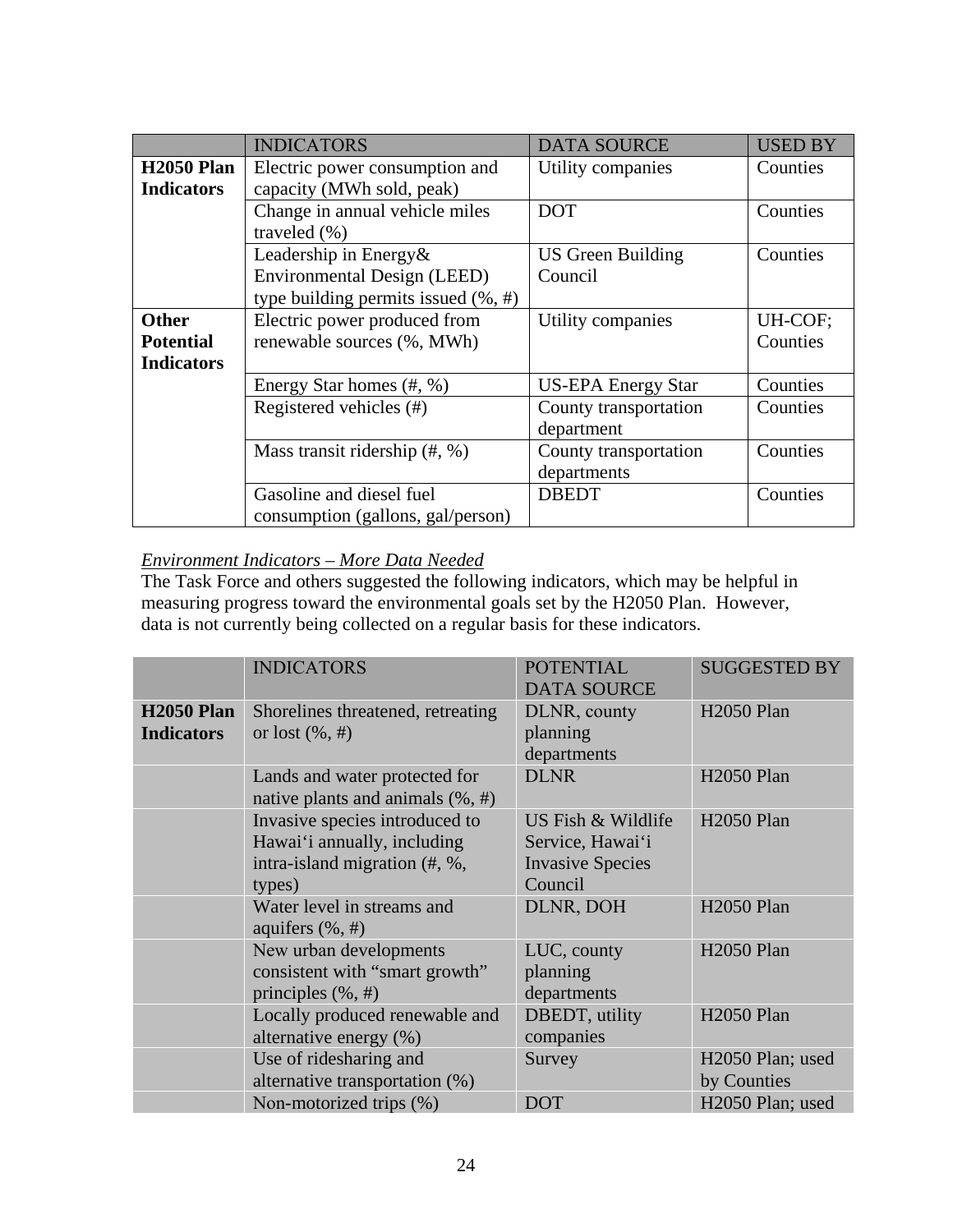# **GOAL: COMMUNITY WELL-BEING**

The H2050 Plan offered 10 indicators to measure progress toward the community wellbeing goals set out in the H2050 Plan. Based on information collected in the cross-sector dialog discussions, SSPPC categorized the indicators and offered other indicators to more accurately measure progress. SSPPC offers 12 indicators for this goal.

## *Appropriate & Affordable Housing*

Sustainable communities provide housing that is appropriate for its population at affordable prices. Stakeholder survey and cross-sector dialog participants indicated that affordable housing should be among the highest priority for action. Other studies suggest that accounting for the homeless population is another indicator of appropriate and affordable housing.

|                   | <b>INDICATORS</b>                   | <b>DATA SOURCE</b>      | <b>USED BY</b> |
|-------------------|-------------------------------------|-------------------------|----------------|
| <b>H2050 Plan</b> | Owners/renters spending $30\% +$ of | <b>DBEDT, US Census</b> | UH-COF;        |
| <b>Indicators</b> | household income on selected        |                         | Counties       |
|                   | monthly owner/renter costs (%)      |                         |                |
|                   | Share of occupied housing units     | <b>DBEDT, US Census</b> | UH-COF;        |
|                   | that are owner-occupied $(\%)$      |                         | Counties       |
|                   | Proportion of family income spent   | <b>DBEDT, US Census</b> | Counties       |
|                   | on housing $(\%)$                   |                         |                |
| <b>Other</b>      | Homelessness population $(\#,\%)$   | County community        | UH-COF;        |
| <b>Potential</b>  |                                     | development offices;    | Counties       |
| <b>Indicators</b> |                                     | <b>HUD</b>              |                |

# *Health & Long-term Care*

Hawai'i's elder population deserves to reach and maintain the highest level of dignity, independence and personal well-being. Health insurance is also important to community sustainability. Further, cross-sector dialog participants indicated that employment in all sectors of the healthcare profession is important to monitor to ensure the availability of care to our communities.

|                   | <b>INDICATORS</b>                                  | <b>DATA SOURCE</b>  | <b>USED BY</b> |
|-------------------|----------------------------------------------------|---------------------|----------------|
| <b>H2050 Plan</b> | Population covered by health                       | DOH Hawai'i Health  | UH-COF;        |
| <b>Indicators</b> | insurance $(\% )$                                  | Survey              | Counties       |
| <b>Other</b>      | Elderly living with limitations (#,                | DOH Office of Aging | Counties       |
| <b>Potential</b>  | $\%$ )                                             |                     |                |
| <b>Indicators</b> |                                                    |                     |                |
|                   | Leading infectious diseases and<br>causes of death | <b>DOH</b>          | Counties       |
|                   |                                                    |                     |                |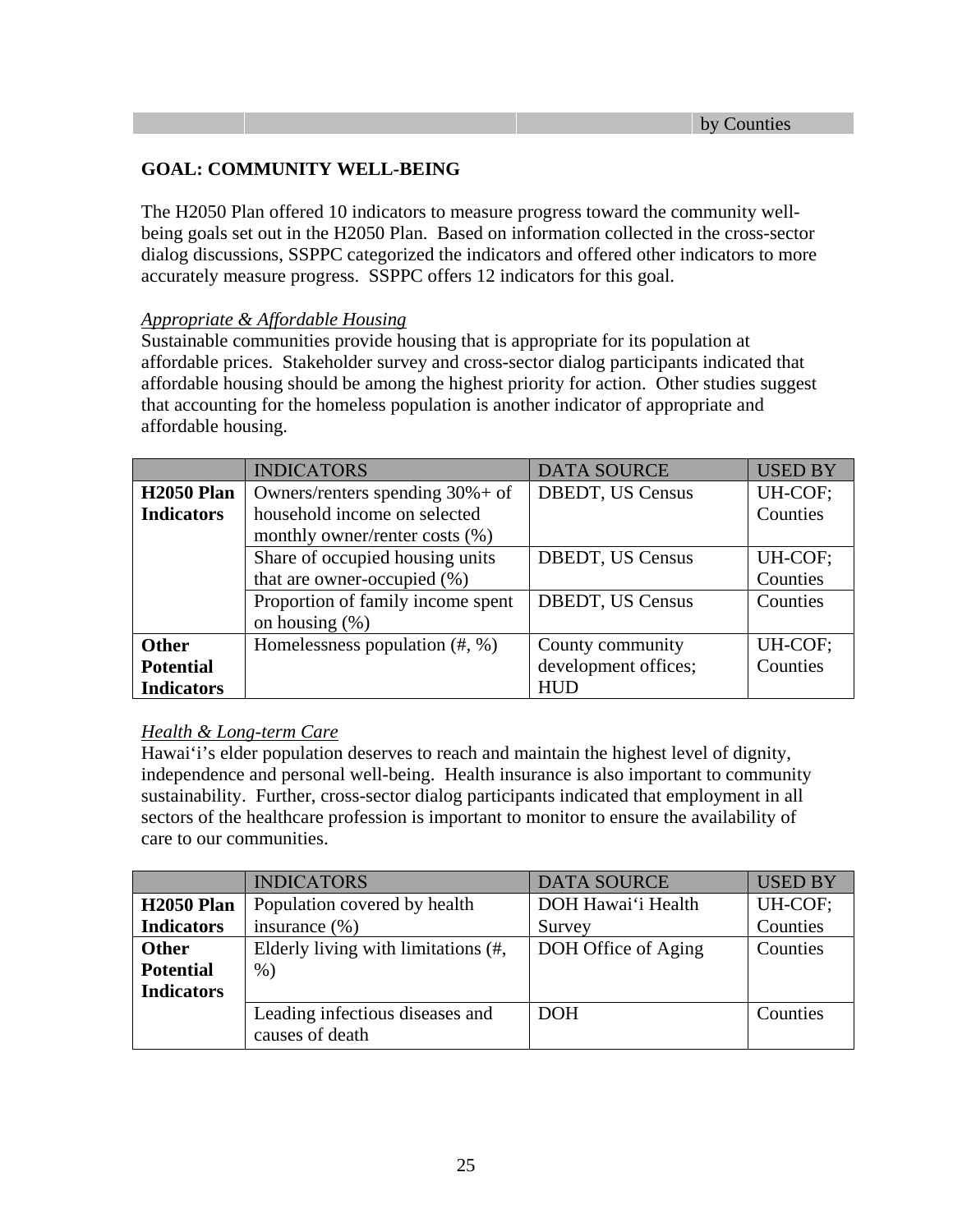# *Community Health*

Health of a community is reflected in its ills, as well as the engagement of its members. Poverty rate and cost of living are also indicators of community well-being.

|                   | <b>INDICATORS</b>                    | <b>DATA SOURCE</b>          | <b>USED BY</b> |
|-------------------|--------------------------------------|-----------------------------|----------------|
| <b>H2050 Plan</b> | Substance abuse & drug related       | Hawai'i Attorney General    | UH-COF;        |
| <b>Indicators</b> | arrests $(\#)$                       |                             | Counties       |
|                   | Population engaged in volunteer      | DLIR, Survey                | UH-COF;        |
|                   | work $(\% )$                         |                             | Counties       |
|                   | Diversity of recreational facilities | <b>DBEDT</b> , county parks | Counties       |
|                   | per capita (#)                       | departments                 |                |
| <b>Other</b>      | Poverty rate $(\%)$                  | <b>DBEDT, US Census</b>     | UH-COF;        |
| <b>Potential</b>  |                                      |                             | Counties       |
| <b>Indicators</b> |                                      |                             |                |
|                   | Cost of living $(\$)$                | DBEDT, US-BLS               | UH-COF;        |
|                   |                                      |                             | Counties       |

# *Community Well-Being Indicators – More Data Needed*

The Task Force and others suggested the following indicators, which may be helpful in measuring progress toward the community goals set by the H2050 Plan. However, data is not currently being collected on a regular basis for these indicators.

|                   | <b>INDICATORS</b>                  | <b>POTENTIAL</b>   | <b>SUGGESTED BY</b>          |
|-------------------|------------------------------------|--------------------|------------------------------|
|                   |                                    | <b>DATA SOURCE</b> |                              |
| <b>H2050 Plan</b> | Population with internet access at | DCCA, Survey       | H <sub>2050</sub> Plan; used |
| <b>Indicators</b> | their residence $(\% )$            |                    | by Counties                  |
| <b>Other</b>      | Employment in non-medical          | DBEDT, DOH,        | H <sub>2050</sub> CS Dialog  |
| <b>Potential</b>  | healthcare professions $(\#$ , %)  | <b>DHS</b>         | participants                 |
| <b>Indicators</b> |                                    |                    |                              |
|                   | Persons served through Kupuna      | DOH, county        | H <sub>2050</sub> CS Dialog  |
|                   | Care and case management           | elderly affairs    | participants; used           |
|                   | programs $(\#)$                    | offices            | by Counties                  |
|                   | Perception of neighborhood         | Survey             | H <sub>2050</sub> CS Dialog  |
|                   | safety                             |                    | participants; used           |
|                   |                                    |                    | by Counties                  |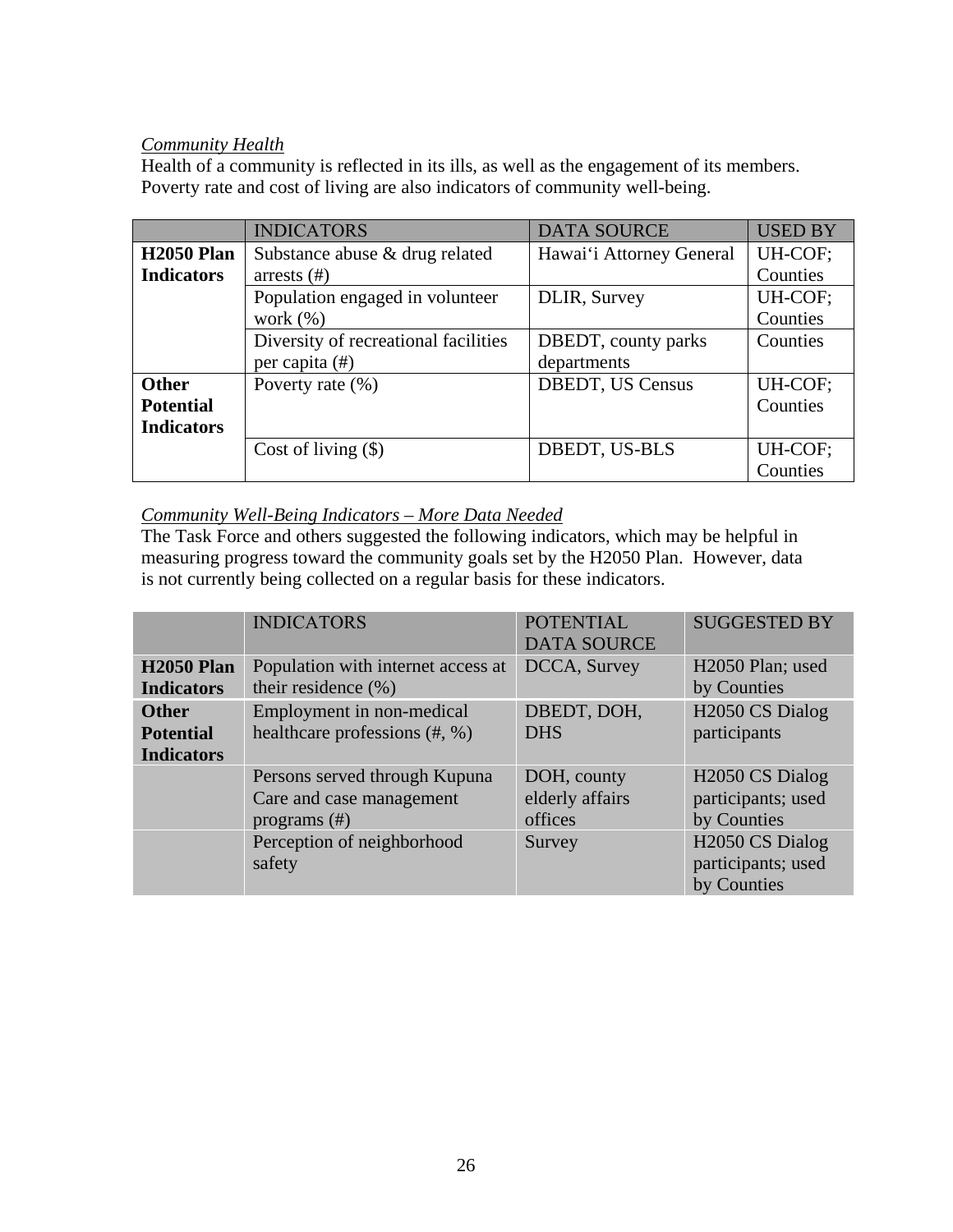# **GOAL: KANAKA MAOLI & ISLAND VALUES**

The H2050 Plan offered 8 indicators to measure progress toward the Kanaka Maoli & Island Values goals set out in the H2050 Plan. Based on information collected in the cross-sector dialog discussions, SSPPC categorized the indicators and offered other indicators to more accurately measure progress. SSPPC offers 5 indicators for this goal.

## *Community Knowledge of Kanaka Maoli Culture*

Knowledge and utilization of the Hawaiian and local culture ensures the perpetuation of our native culture.

|                   | <b>INDICATORS</b>                  | <b>DATA SOURCE</b>             | <b>USED BY</b> |
|-------------------|------------------------------------|--------------------------------|----------------|
| <b>H2050 Plan</b> | Hawaiian language students (#)     | DOE, UH, private               | Counties       |
| <b>Indicators</b> |                                    | institutions                   |                |
|                   | Hawaiian language teachers (#)     | DOE, UH, private               | Counties       |
|                   |                                    | institutions                   |                |
| <b>Other</b>      | Taro grown and sold (lbs)          | DOA, Hawai'i                   | Counties       |
| <b>Potential</b>  |                                    | <b>Agricultural Statistics</b> |                |
| <b>Indicators</b> |                                    |                                |                |
|                   | Cultural events and festivities (# | HTA, county offices of         | Counties       |
|                   | events, # attendees)               | economic development           |                |

# *Government Protection of Cultural Resources*

Protection of resources is important to perpetuating the Hawaiian culture.

|                   | <b>INDICATORS</b>                                | <b>DATA SOURCE</b> | <b>USED BY</b> |
|-------------------|--------------------------------------------------|--------------------|----------------|
|                   | <b>H2050 Plan</b> Government spending on culture | <b>SFCA</b>        | Counties       |
| <b>Indicators</b> | and arts, per capita $(\$)$                      |                    |                |

## *Kanaka Maoli Indicators – More Data Needed*

The H2050 Task Force and others suggested the following indicators, which may be helpful in measuring progress toward the kanaka maoli goals set by the H2050 Plan. However, data is not currently being collected on a regular basis for these indicators.

|                                        | <b>INDICATORS</b>                                                                                                                                                                | <b>POTENTIAL</b><br><b>DATA SOURCE</b> | <b>SUGGESTED BY</b>                                                     |
|----------------------------------------|----------------------------------------------------------------------------------------------------------------------------------------------------------------------------------|----------------------------------------|-------------------------------------------------------------------------|
| <b>H2050 Plan</b><br><b>Indicators</b> | Hula halau and ethnic dance<br>groups $(\#)$                                                                                                                                     | OHA, SFCA,<br>Survey                   | H <sub>2050</sub> Kanaka<br>Maoli Working<br>Group; used by<br>Counties |
|                                        | Laws that protect kanaka maoli<br>intellectual property, traditional<br>knowledge, cultural expression,<br>and site-specific areas [language,<br>dialects, place names, resource | <b>OHA</b>                             | H <sub>2050</sub> Kanaka<br>Maoli Working<br>Group; used by<br>Counties |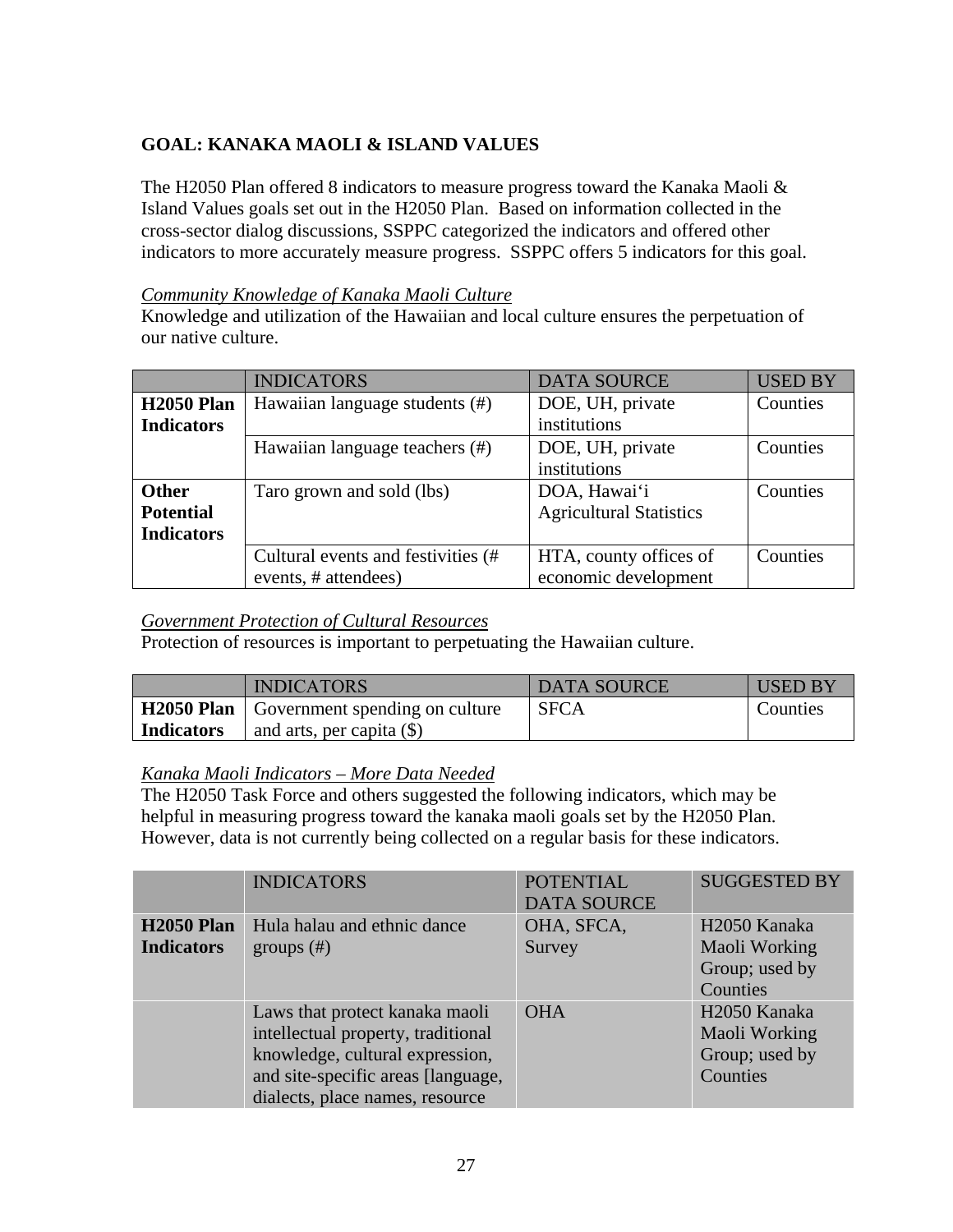|                                                       | practices] $(\#)$                                                                                                              |            |                                      |
|-------------------------------------------------------|--------------------------------------------------------------------------------------------------------------------------------|------------|--------------------------------------|
|                                                       | Community programs and<br>projects that promote Hawaiian<br>culture, knowledge and practices<br>using Hawaiian language $(\#)$ | <b>OHA</b> | H <sub>2050</sub> Kanaka<br>Maoli WG |
|                                                       | Capital invested to sustain<br>subsistence-based business and<br>economies $(\$)$                                              | OHA, DBEDT | H <sub>2050</sub> Kanaka<br>Maoli WG |
| <b>Other</b><br><b>Potential</b><br><b>Indicators</b> | Knowledge of culture<br>(genealogy, traditions)                                                                                | Survey     | Used by KS                           |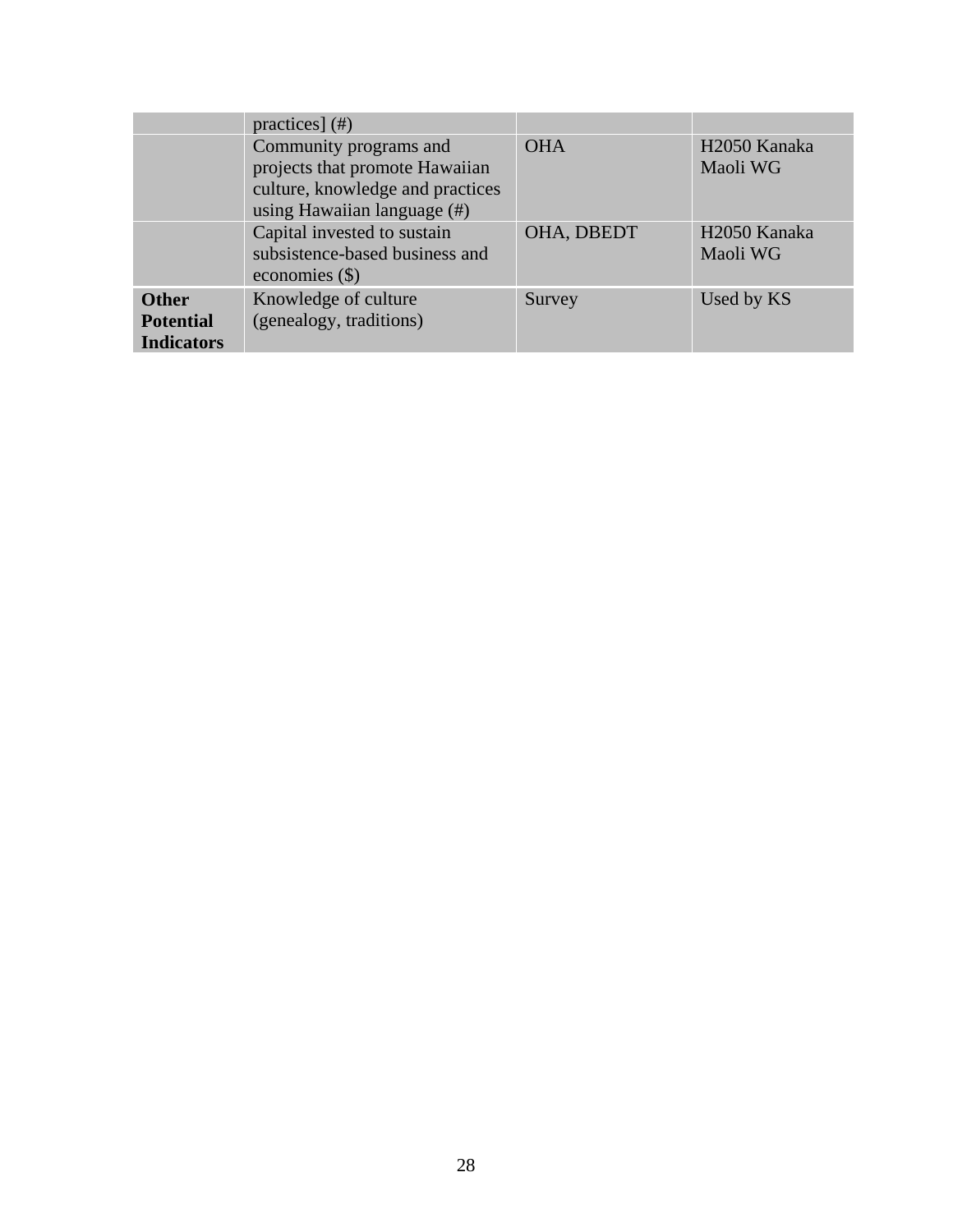# **IV. MAJOR RECOMMENDATIONS**

**The following recommendations are not listed in priority order. They are intending to portray the broad areas of agreement found and are meant to further discussion and dialog. These recommendations are coming from the community after hundreds of hours of meetings among citizens across the state and from many different sectors of our community. This report is a combination of these community voices. It has been inspired by the community, and we acknowledge the hard work put in by hundreds of committed, community members. We hope it stimulates further work and continuing progress.** 

**Incorporate the H2050 Plan definition of sustainability and its goals as a new section in Chapter 226, Hawai'i Revised Statutes.** There was overwhelming support (88%) of survey respondents and a strong consensus among community leaders across the counties that Hawai'i should place high priority on sustainability as a value, the definition of "sustainability" as put forth in the H2050 Plan, and the need for a long-range plan for mapping a strategic direction for the State. Based on the foregoing, it is recommended that the State of Hawai'i take the bold step to put the "stake in the ground" and set the standard for Hawai'i's sustainable future. This will provoke more thought and deliberation and provide further clarification on community-driven directions.

While various counties and sectors may have different agendas and priorities, they all agreed on one thing: *We value sustainability ethics and practices.* We should therefore take action to implement this value in the investments we make, in the resources appropriated, and in decisions that we make as a state. To ensure that the residents and decision makers of the state are guided by this ethic, it is recommended new section be written in Chapter 226, Hawai'i Revised Statutes committing Hawai'i to a sustainable future. See Appendix 6 for the proposed legislation and justification.

Consider developing and implementing policies based on common themes heard across the state and from each county. There was agreement across many sectors and in every county about specific actions that will need to be taken to move towards achieving each goal stated in the H2050 Plan. Such actions include:

- $\triangle$  Creatively educating the community about the importance of living sustainably and launching programs in the schools to teach sustainability strategies. Strengthen early learning initiatives.
- $\triangle$  Developing a more diversified economy by increasing production and consumption of local foods and products and providing incentives to foster sustainability-related job and industries.
- $\triangle$  Supporting recycling systems and providing incentives for business to reduce their energy usage; adopting green building codes and increasing the use of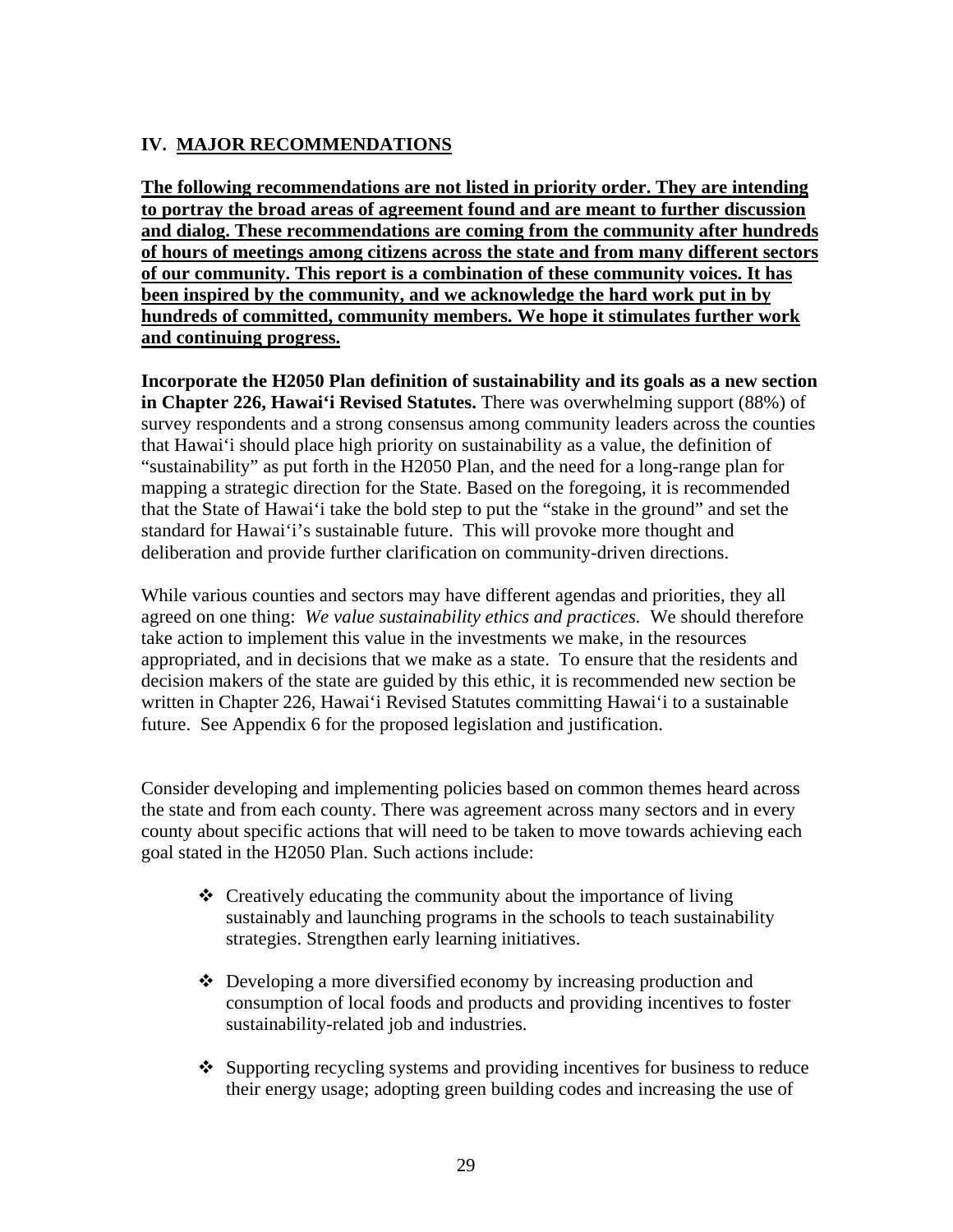renewable resources (e.g. wind, waves, sun).

- $\triangle$  Providing support (e.g. tax incentives, zoning exemptions, etc) for private developers to build low income and special needs housing (e.g. elderly, persons with mental disabilities, low income)
- Supporting and encouraging Kanaka Maoli cultural practices and celebrate the diversity of our island culture.

**Support the continuing public-private collaborations, community discussions, activities, and work on sustainability efforts.** It is recommended that a website linking the various sustainability programs and projects be created and continued to provide ongoing, real-time information to the public. While many sustainability programs and activities are already underway, there was consensus throughout the counties of the need to share resources, compile the lessons being learned, and coordinate the progress being made to ensure long-term sustainability in their organizations, communities, and for the state. Current fiscal constraints are well recognized. It was a shared vision and hope that this current situation would not hinder the many on-going efforts nor would the H2050 Plan efforts be abandoned. Rather, to keep the momentum alive in the community as well as identify both the government and private sectors efforts – small or large – it is recommended that a working group of government and community organizations be convened committed to sustainability and representing various interest sectors and counties to continue with the implementation of the H2050 Plan. The Hawai'i State Legislature can provide the leadership for organizing the community-based efforts by convening various community organizations and businesses already involved in various aspects of sustainability. This effort would build support and insure long-term viability for implementing and updating the H2050 Plan. The Legislature could also pass a concurrent resolution creating a convening entity of interested stakeholder organizations to complete these tasks. The Social Sciences Public Policy Center could provide facilitation assistance.

**Adopt measures of accountability, including data and data sources, indicators and benchmarks.** A number of communities and organizations are in the process of developing indicators and benchmarks for measure progress. A beginning set of indicators to measure progress in attaining the priorities and goals of the H2050 Plan. These and others should be further reviewed by a cross-sector of government and community representatives to determine key indicators for the state and the starting point for identifying benchmarks as milestones in the near and long term. As with the success in other jurisdictions, it is recommended that the selection of final indicators and benchmarks be community-driven. The findings section provides model processes for ensuring that the indicators and benchmarks represent shared values and interests and that data are available on a regular basis to evaluate progress.

**Develop a sustainability coordinating entity to carry forward the H2050 Plan.** The efforts and interests in sustainability by the counties and by various organizations such as Mālama Kaua'i, Focus Maui Nui and Hawaiian Civic Clubs have already begun this task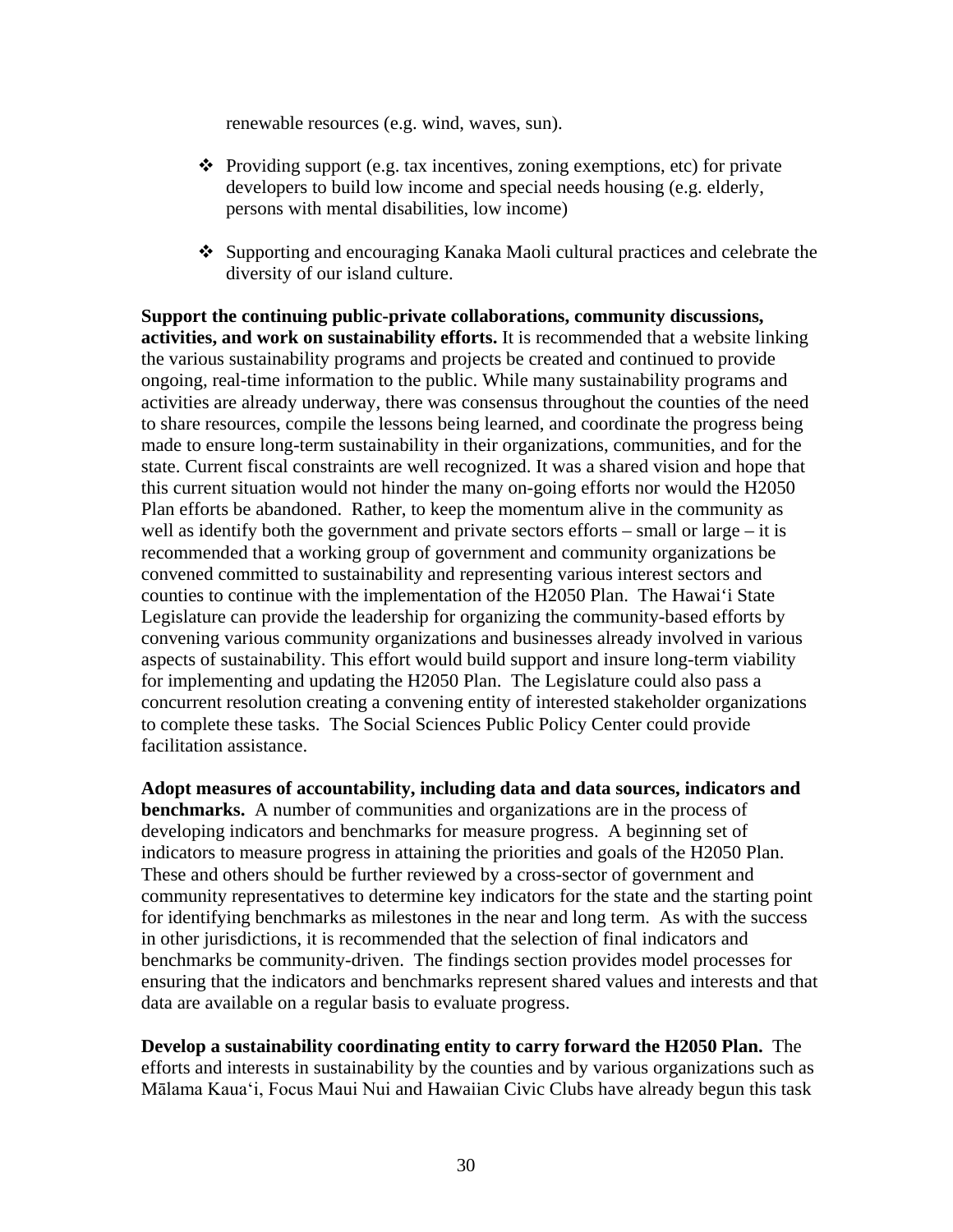in their communities. As discussed previously, the results of these efforts need support so that their lessons learned could be shared more broadly.

The H2050 Plan recommended a sustainability council be developed as a continuing government organization to carry forward the H2050 Plan, measuring results and building a publicly accessible data bank of knowledge about sustainability. Feedback from the community indicated the need for information sharing and network building but not for a centralized state run council or office. One suggestion from Maui was to establish a Hawai'i 2050 Sustainability umbrella organization at the state level to coordinate county hubs, which would be comprised of diverse multi-sector representation. Another suggestion was to designate a non-profit entity to be a statewide coordinating council with county representation. It is thus recommended that such an organization be developed with the assistance of the working group of community organizations identified in the second recommendation.